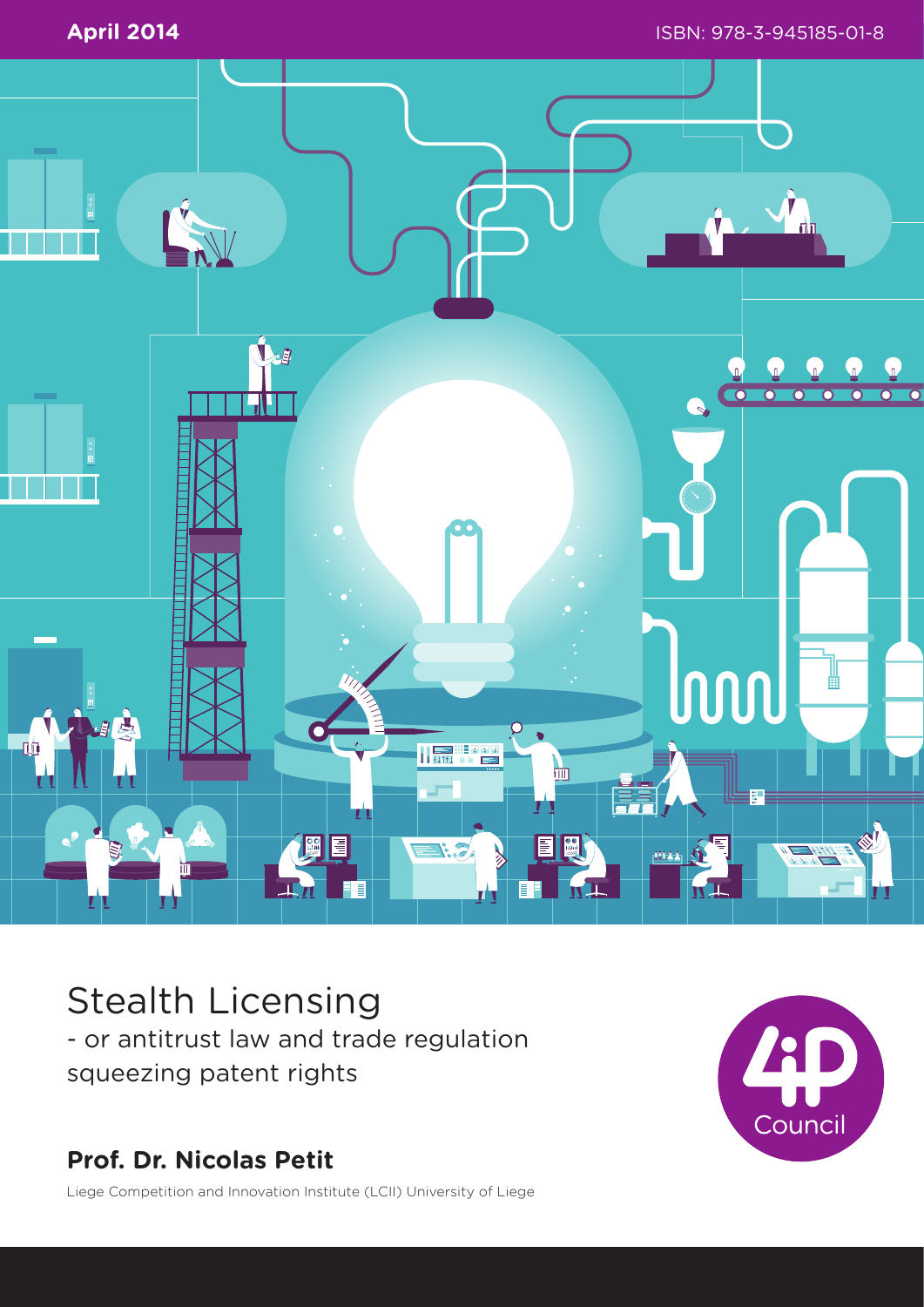# **"STEALTH LICENSING" – OR ANTITRUST LAW AND TRADE REGULATION SQUEEZING PATENT RIGHTS**

#### *Prof. Nicolas Petit Liege Competition and Innovation Institute (LCII) University of Liege*

# **Introduction**

1 1

A "*stealth licensing*" paradigm is emerging across the globe. It can be seen through subtle interventions from policy makers, judicial organs and administrative agencies. Those interventions seek to facilitate compulsory licenses outside the TRIPS agreement exceptions and/or to water down those exceptions.1 Altogether, they ramp up pressure on patent owners to give away their freedom – it is actually a "*right*" – to exploit their innovations as they see fit. The present paper submits that stealth licensing is a significant phenomenon that adversely impacts the social welfare functions of the patent system. It risks undermining investment in technology, technology creation and the dissemination functions of the patent system at a critical juncture in time, as new critical technologies like green technology, the internet of things, machine to machine technology, smart medical devices or biotechnologies are being called for, and rolled out, across the globe. Moreover, stealth licensing is occurring despite the fact that both private and public investment in R&D is critical to help developed economies back on the path to growth, competitiveness, employment and prosperity.

This paper explores the concept and policy of "*stealth licensing*". To that end, it first surveys the literature on the social functions of the patent system, and in particular, on the role of patents to incentivise (risky) R&D efforts and to disseminate successful technological innovations<sup>2</sup> (I). In this context, it recalls that whilst divided on the exact function of patent law, scholars broadly concur that patents have social utility. This paper then shows the emergence a "*stealth licensing*" paradigm adversary to the social functions of the patent system. To aid understanding, it starts with a definition of the concept of "*stealth licensing*" (II). It then describes its emergence in international trade regulation where a "*flexible*" interpretation of the TRIPS compulsory licensing exceptions is making way (III); and in antitrust law, where a distinct though equally problematic "*undercover*" licensing paradigm is gaining prominence (IV). Finally, it explains the perils of squeezing patent rights through stealth licensing with two metaphors: that of a black swan (V) and that of a butterfly (VI).

Agreement on Trade-Related Aspects of Intellectual Property Rights, April 15, 1994, Marrakesh Agreement Establishing the World Trade Organization, Annex 1C, 1869 U.N.T.S. 299, 33 I.L.M. 1197 (1994) (hereinafter "TRIPS"), Article 31.

<sup>&</sup>lt;sup>2</sup> The term "innovation" is used, in this paper, to mean the industrial exploitation of a patented invention, following research and development efforts.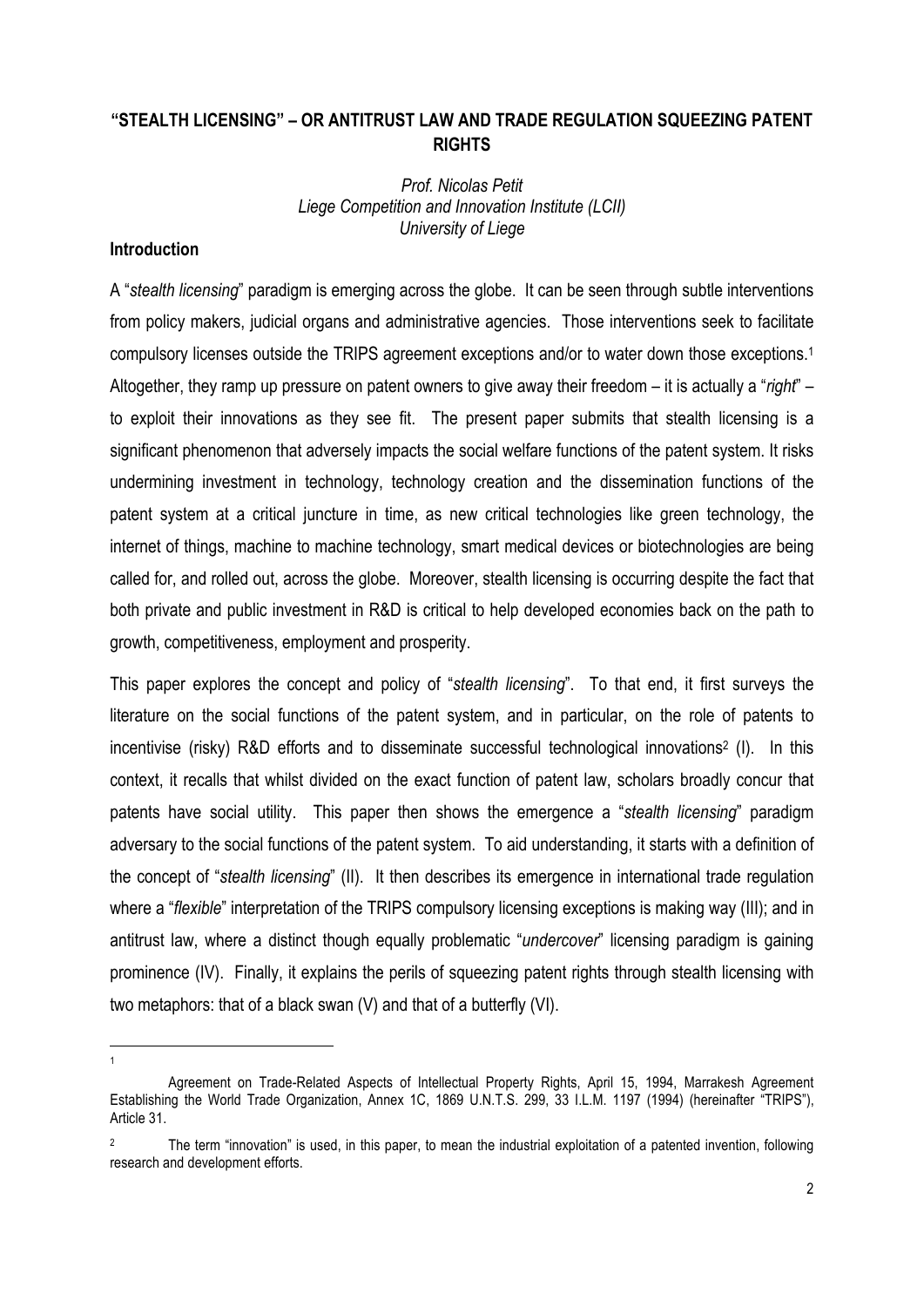#### *I.* **Goals of the Patent System**

#### 1. *Survey of the economic literature*

The literature assigns several functions to the patent system. The first is to incentivize innovation or, more accurately, innovation investments (*eg*, R&D expenditures). The theory goes as follows: inventive knowledge is costly to produce; yet, given its intangible nature, it is comparatively cheap and risk-free to imitate. Absent economically affordable means to appropriate their investments (*eg*, through the secret protection of their innovation), inventors renounce to innovation investments *ex ante* (Arrow, 1962) anticipating that *ex post* they will face the competition of free riding imitators who enjoy a drastic cost advantage, as they do not need to recoup the sunk costs of R&D expenditures (Posner and Landes, 2003). There is underinvestment in socially desirable activities.

Patent protection is the governmental attempt to address this problem. With a patent, innovators can fence off *ex post* free-riders. And welfare enhancing investments are not deterred *ex ante*. This theory has received many labels: *Schumpeterian* innovation, "*incentive model*", "*reward theory*", etc. Whatever the label, the underlying argument is the need for innovators to recover the costs necessary to bring an invention to the market (Scherer, 1980), as well as the costs of failed R&D attempts and the cost of risk capital. This theory, though intuitively appealing, remains theoretically and empirically disputed (Lemley, 2011).

The second function ascribed to patent protection is to enable technology dissemination. As aptly put by Gallini and Winter, by "*protecting property rights, patents here open the market for trade in technological information*" (Gallini and Winter, 1985). In brief, patents make contracts possible between inventors and third parties (producers but also innovators).3 A patent, which is the legal emanation of a specific technology, provides a legal construct that creates a necessary level of legal certainty to incentivise patent owners to share their inventions and know-how. Absent patents, technology transfer would be fundamentally undermined. No innovator would disclose an inventive idea or its functioning to third parties, for once disclosed, he has nothing left to sell (Käseberg, 2012). And no purchaser would ever buy an invention that he can imitate freely. The patent system solves this basic "*disclosure paradox*" issue (Arrow, 1962). It incentivizes innovators to trade – and before it to disclose – information to the benefit of society. This "*makes a contribution to innovation which is pluralistic and increasingly collaborative*" (Anderman, 2012). Indeed, the patent system provides the incentive to transfer the

<sup>3</sup> This is the less well-known, though equally as important, "*Coasian*" function of the patent system (after the name of Nobel Prize economist Ronald Coase, the father of transaction costs theory).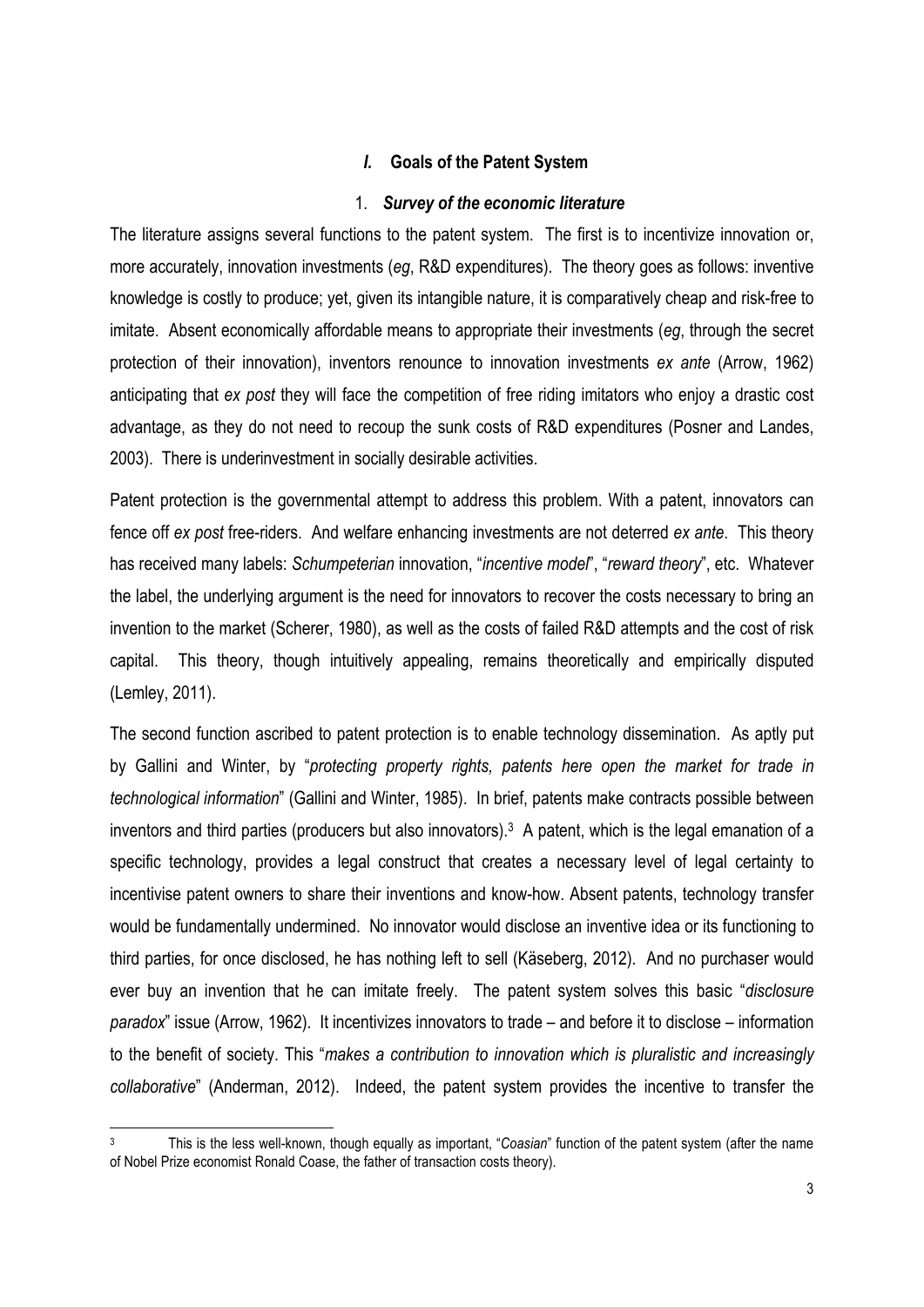knowledge and know-how often required to correctly implement, maintain and upgrade complex patented technology.

A third, and related, justification for patents has been highlighted by Kitch in a seminal paper (Kitch, 1977). Patents are like "*prospects*" in mineral exploration: they signal research avenues to other innovators, like prospects signal territories of interest to mine developers. In particular, patent owners can channel research directions and "*coordinate the search for technological and market enhancement*". Moreover, patents reduce "*the amount of duplicative efforts in innovation*" and save "*resources devoted to keeping the technology secret*", including non-patentable information gathered at development stage. Put differently, patents act as "*development rights*" (Cheung, 1982 and 1986). They are useful to society besides the incentives to innovate of, and the rewards granted to, inventors.

A fourth function of patents is to send signals to observers, and in particular to investors on capital markets (Long, 2002). This is because "*analysts often treat patents as a benchmark of a firm innovativeness*", or "*to benchmark firms relative to others*", etc. Patents help overcome information asymmetries, by entitling observers to more accurately and less costly measure the quality of a firm (and its research projects). Small firms seeking to leverage venture capital can for instance overcome investors' reluctance if they hold a strong patent portfolio and studies have shown that small firms that possess patents protecting their technologies will attract more venture capital and indeed grow faster than firms that do not (Holgersson, 2013). Properly managed patent portfolios together with a wellconstructed IPR strategy can serve as cost-effective and credible signals, which reduce investors' risk.

Fifthly, the *New Institutional Economics* school argues that patent ownership rules reduce the "*transactions costs*" incurred with other forms of knowledge protection such as trade secrecy and contract law (Heald, 2005). The reasoning is simple: to appropriate an idea, an inventor must shield it from a whole range of agents, including creditors, heirs of investors, subcontractors, employees, etc. To that end, it must conclude with them a myriad of costly confidentiality and non-compete agreements. Patents are less costly than the transactions costs of designing, drafting, negotiating and concluding such contracts.

Similarly, patents decrease transaction costs at the enforcement stage, by providing inventors with supportive institutions in case of dispute (Merges, 2005). All in all, new institutional economics theories are linked with the second function of patents. They show that patents "*enable trading in information assets, stimulating a thicker market in technological information*" (Heald, 2005).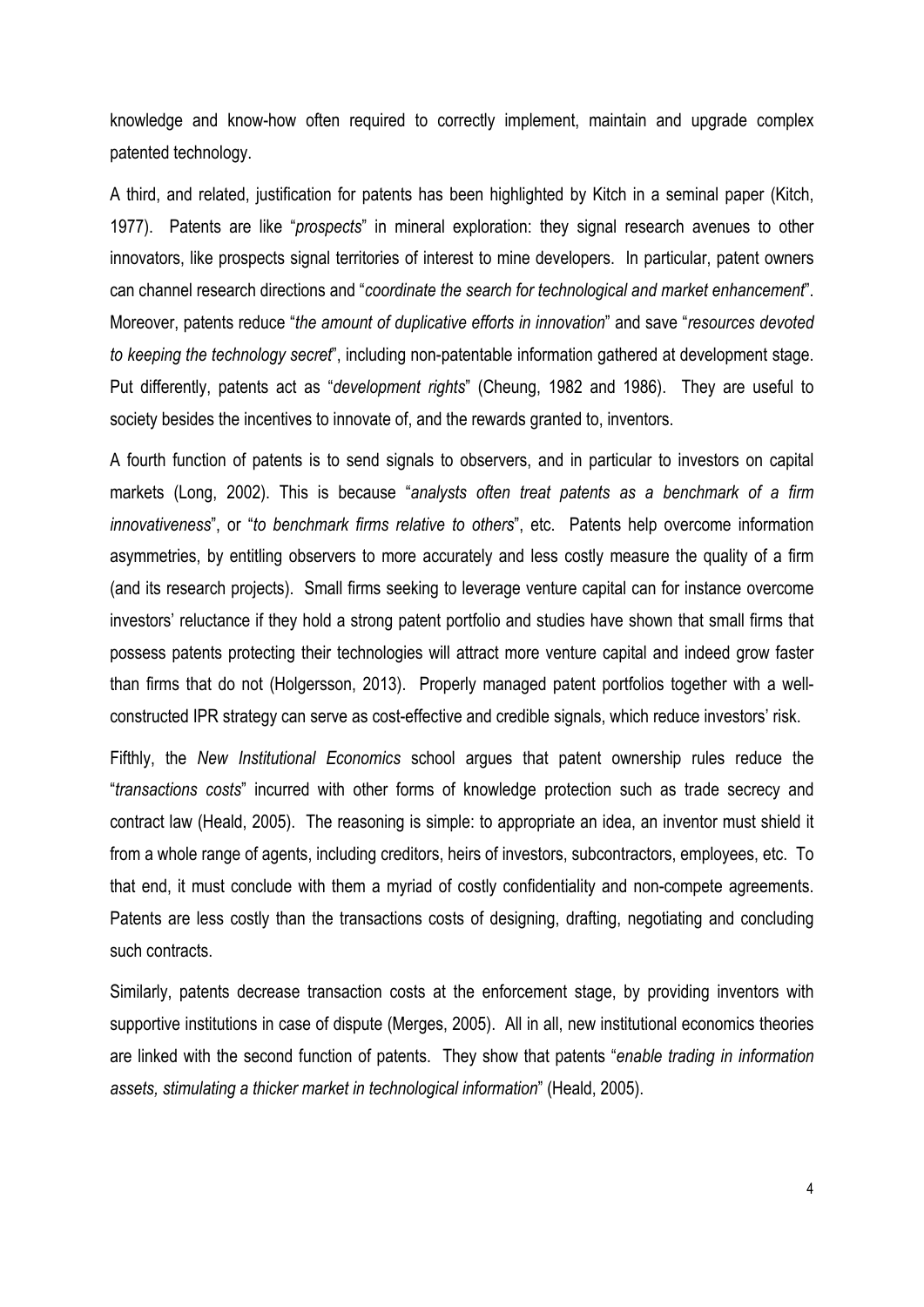#### 2. *Discussion*

Our survey of the literature brings the following thoughts. *Firstly*, the copious empirical literature on patents does not decisively point to one primary goal of the patent system and leading scholars concede that their theory remains an "*incomplete justification*" for the entire patent system (Kitch, 1977). In the same vein, many economists recognize that the patent system is a welfare enhancing, multi-purpose instrument serving a variety of goals, even though disagree they on the relative importance of those respective goals. In our view, the inability of scholars to reach a unifying agreement on a given function for the patent system is not a cause of concern. Similar divides exist in other branches of the law. In antitrust law, for instance, scholars have been fretting for decades over the goals of competition rules (consumer welfare v producer welfare; protection of consumer choice, safeguarding of small businesses; industrial policy; etc.)?4

*Secondly*, both the incentivization to develop technology and the dissemination functions dominate the scholarship. Interestingly, the literature on technology dissemination describes the patent system as a *sine qua non* condition for technology dissemination. This is because patent protection commoditizes innovation (Troy and Werle, 2008 talk of a "*fictitious commodity*"). It transforms an idea into an asset that can be bought and sold on a commercial market (Mc Donough, 2006). Absent the patent system, there would be no technology dissemination other than marginal, benevolent distribution. Importantly, the literature suggests that the design of the patent system is critical to the efficiency of the patent market. For instance, some empirical studies show that the stronger the patent protection, the higher the probability of licensing (Gambardella et al., 2007).5

*Thirdly*, most studies in our sample focus on the firm, the patent system and innovation. But many studies also explore the role of government – or of other agents – in promoting innovation through other mechanisms, such as educational policy, labor policy, tax policy (*eg*, subsidies, rewards or fiscal incentives), etc. Those studies stress that patent protection is not the sole means to promote innovation, and that many government-related mechanisms play a key role in the generation of ideas, information and inventions. That said, one should not forget that if government policy clearly supports innovation, it is investors and companies that remain those that take the risks in testing new technologies, implementing them, and bringing them to the market. Moreover, publicly-funded R&D

Interestingly, the patent academics reflect on the function of the patent system, but this rarely results in policy change. Unlike in antitrust law, where the discussion over the functions of the legal system often give rise to critical changes in practices, as the antitrust thinkers are usually the agencies that enact their conclusions.

<sup>&</sup>lt;sup>5</sup> Similarly, the higher the uncertainty, the lesser the liquidity of patents (Troy and Werle, 2008).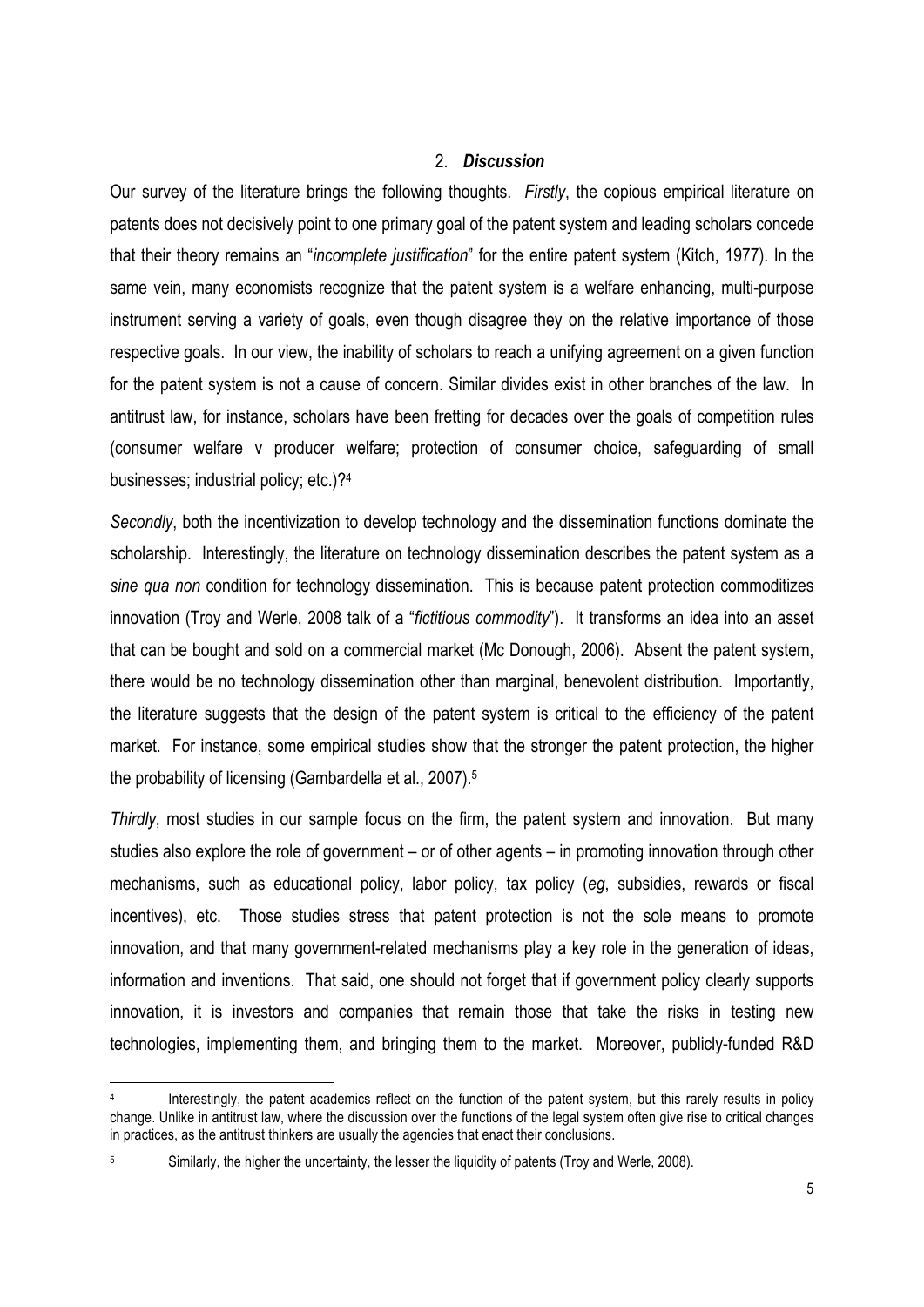investments need patent protection too. And lastly, patent protection is, in itself, a form of public policy. Its purpose is to encourage, incentivise, nudge investors to publicise R&D results so as to foster social benefit and welfare.

# **II. Definition of Stealth Licensing**

This paper's submission is that the various social functions of the patent system are endangered by the rise of "*stealth licensing*". This novel concept means a progressive and subtle enlargement of the two exceptions of compulsory licensing provided respectively under Article 31 b) and k) of the TRIPS agreement, namely the "*national emergency or other circumstances of extreme urgency or in cases of public non-commercial use*" exception (hereafter, exception 1) and the "*anticompetitive practices*" exception (hereafter, exception 2).6

This enlargement takes place at two levels, which jointly dilute patent rights. First, some propose to make compulsory licensing more *"flexible*" in international law – and by the same token in national law – in response to global macro-economic imbalances. This may lead, for instance, to relax the strict exception 1 of the TRIPS agreement. Second, in antitrust law, legal interpretations which facilitate antitrust intervention on patent holders' market conduct are flourishing. This gives rise to an "*undercover*" expansion of exception 2 of the TRIPS agreement.

In our opinion, those top down – changes in IP regulatory frameworks at the international and national levels – and bottom up – intervention in the market place, to change patent holder conduct – interventions are not devoid of effects on patent owners. Much like compulsory licensing, they risk squeezing the patent rights, by placing them between hammer and anvil. Since these exceptions have differences, the following chapters discuss separately the rise of "*flexible*" compulsory licensing in international trade regulation (III) and of "*undercover*" licensing in antitrust law (IV).

With this background, some lexical clarifications are in order. We deliberately use the adjective "*stealth*" licensing, because instrumentally those measures do not mandate outright compulsory licenses reviewable by courts (what one could refer to as "*hard licensing*"). Rather, they ease the formulation of such orders, by lowering the threshold for intervention under the TRIPS exceptions. This phenomenon can be observed in the international trade arena, where pressure is not exerted on patent owners directly, but through calls for a relaxation of the regulatory framework. It can be observed in antitrust law too. There, what is in question are incremental changes in legal tests, standards, interpretations and doctrines, which bring patent owners one step closer to antitrust licensing orders. For instance, the

<sup>6</sup> See Article 31 b) and k) respectively.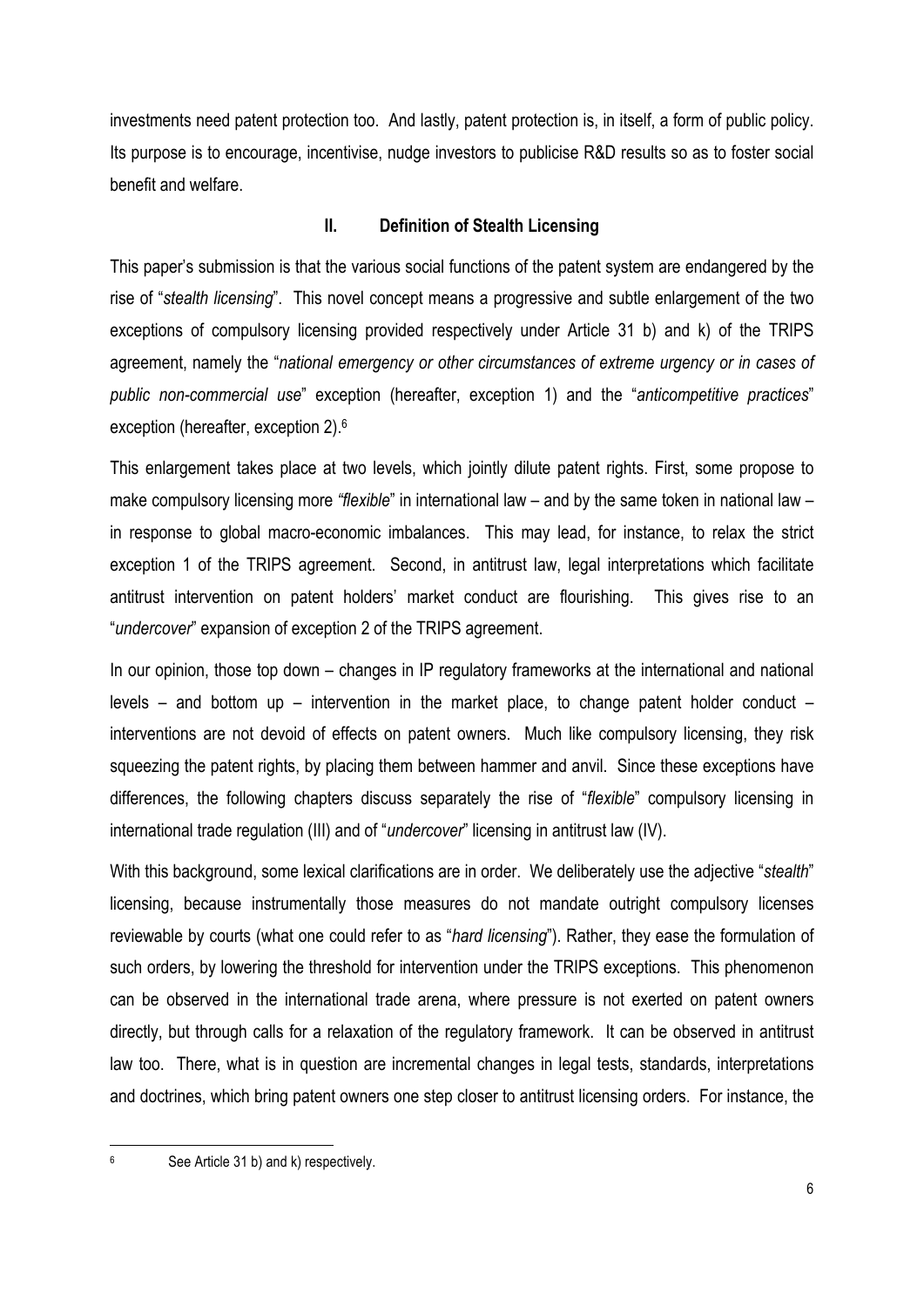blanket and novel suggestion from the European Commission that companies that have developed successful platforms should be "encouraged" to license interoperability information, with no reference to market power, barriers to entry, or to the established theories of antitrust intervention is a clear symptom of stealth licensing7.

But we also use the expression "*stealth*" licensing, because formally, many of those measures are not embedded (yet?) into clearly binding and judicially reviewable "*hard law*" instruments, and so exist in a variety of soft law instruments such as declarations, speeches, reports, etc. Much like "*hard law*" compulsory licensing, however, such measures may disincentivise patent holders' from creating and disseminating technology and one can argue that they are expressly intended to change the behaviour of patent owners. The ability of regulators to obtain remedies without formally enforcing the law is, after all, well documented in the legal and economic literature. For instance, papers on "*sunshine regulation*" recall that at the end of the XIXth century, in the US, the railway regulator devised a method of intervention based on naming and shaming (Petit and Rato, 2009). This literature shows that regulators may rely on informal pronouncements (press releases) and soft law instruments to discipline market players without the need (or risk) of adopting a formal decision.

Our concept of stealth licensing could be criticized as overly broad. Many other policies that also weaken patents, incentives to innovate and technology dissemination could fall within our proposed definition. Take education policy. Cuts in university budgets or rise of tuition fees elevate barriers to education, and in turn may limit the production of innovative idea in society. But this does not amount to stealth licensing, for such measures do not really seek to regulate patent rights and, through that, technology ownership.

#### **III. "***Flexible***" Licensing in International Trade Regulation**

#### 1. *Inception of "Flexible" Compulsory Licensing: The Pharmaceutical Sector*

Stealth licensing is primarily observable in international trade regulation, where a "*flexible*" compulsory licensing doctrine ("FCL") is making way. In recent years, demands to the effect of relaxing the restrictive compulsory licensing derogations set forth in article 31 of the TRIPS agreement have escalated, in particular in relation to the derogation which entitles countries to order licenses in

See the EU Digital Agenda Action 25 at http://ec.europa.eu/digital-agenda/en/pillar-ii-interoperabilitystandards/action-25-identify-and-assess-means-requesting-significant and the European Commission's Staff Working Document http://ec.europa.eu/digital-agenda/en/news/analysis-measures-could-lead-significant-market-players-ict-sectorlicense-interoperability.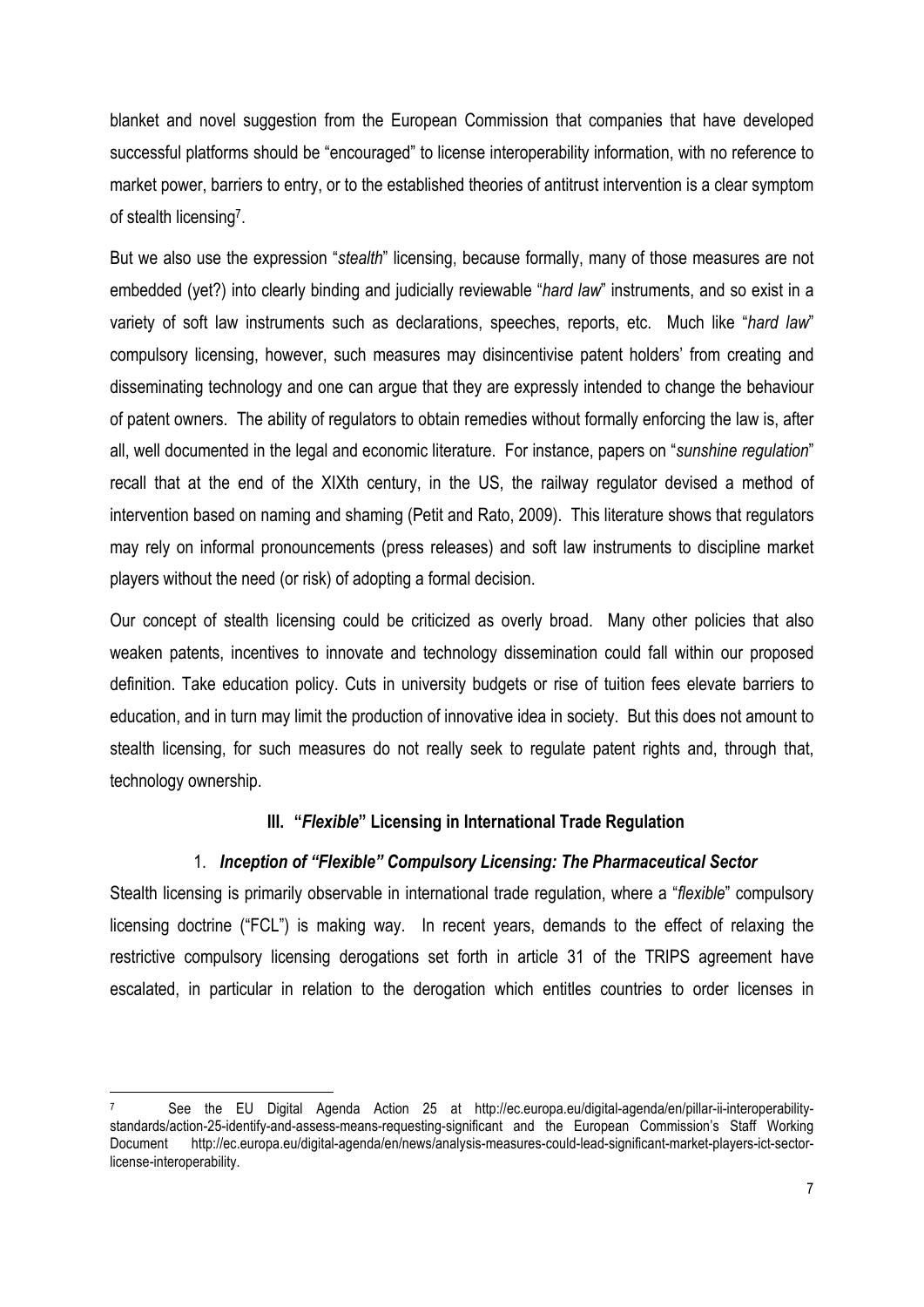instances of "*national emergencies or other circumstances of extreme urgency or for public noncommercial purposes*".8

Originally, those demands emanate from developing countries, seeking to secure cheap access to pharmaceutical products. In the end 1990s, those countries voiced increasing concern over the prohibitive cost of key patented drugs (and/or licenses) sold by Western firms.

In response to such demands, WTO members embraced in 2001 a doctrine of "*flexibility*". In the Doha declaration, they affirmed that given '*the gravity of the public health problems afflicting many developing and least-developed countries*", there should be "*a right of WTO members to use, to the full, the provisions in the TRIPS Agreement, which provide flexibility for this purpose*".9 This shift in legal policy entitled developing countries to issue compulsory licenses. The FCL doctrine was turned into practice in Africa, Asia and India, where compulsory licenses were issued over anti-retroviral drugs useful for the treatment of HIV/AIDS.

#### *2. Extension of "Flexible" Compulsory Licensing?: Green Technologies*

In recent years, developing countries have sought to expand the FCL doctrine to "*green technologies*". Green technologies (also known as "*clean technologies*", "*environmentally sound technologies*", or "*climate change mitigating technologies*") are technical solutions that protect the environment without reducing economic activity: renewable energy,<sup>10</sup> clean fossil fuels, carbon capture and storage technologies, measures which reduce carbon emission, 11 etc. Like in pharmaceuticals, the argument goes that patents impede to the diffusion of green technology in developing countries (Sovacool, 2008). This in turn would yield dramatic consequences, for developing countries lack sufficient resources to finance green-technology research, yet pollute more than others (Fair, 2009).12

Ahead of the 2009 Copenhagen Summit on Climate Change, the developing countries parties to the United Nations Framework Convention on Climate Change ("UNFCCC") put forward proposals to weaken (or even eliminate) IPRs in green technologies. China and India proposed to mandate compulsory licensing of patented technologies or to introduce explicit derogations for green

<sup>8</sup> See Article 31b) TRIPS.

<sup>9</sup> Declaration on the TRIPS Agreement and Public Health, WT/MIN(01)/Dec/2, 14 November 2001, available at http://www.wto.org, (hereinafter "Doha Declaration"], paragraph 4 to 6.

<sup>10</sup> Eg, wind, biomass, photovoltaic, tidal/wave, geothermal

<sup>11</sup> Eg, CO2 free and low-carbon technology.

<sup>&</sup>lt;sup>12</sup> Some also argue that compulsory licensing to developing countries like China and India would be efficient for the western world, given the huge comparative cost advantage of the former, where cheaper manufacturing capabilities are available, notably in wind and solar energy (Gupta, 2012).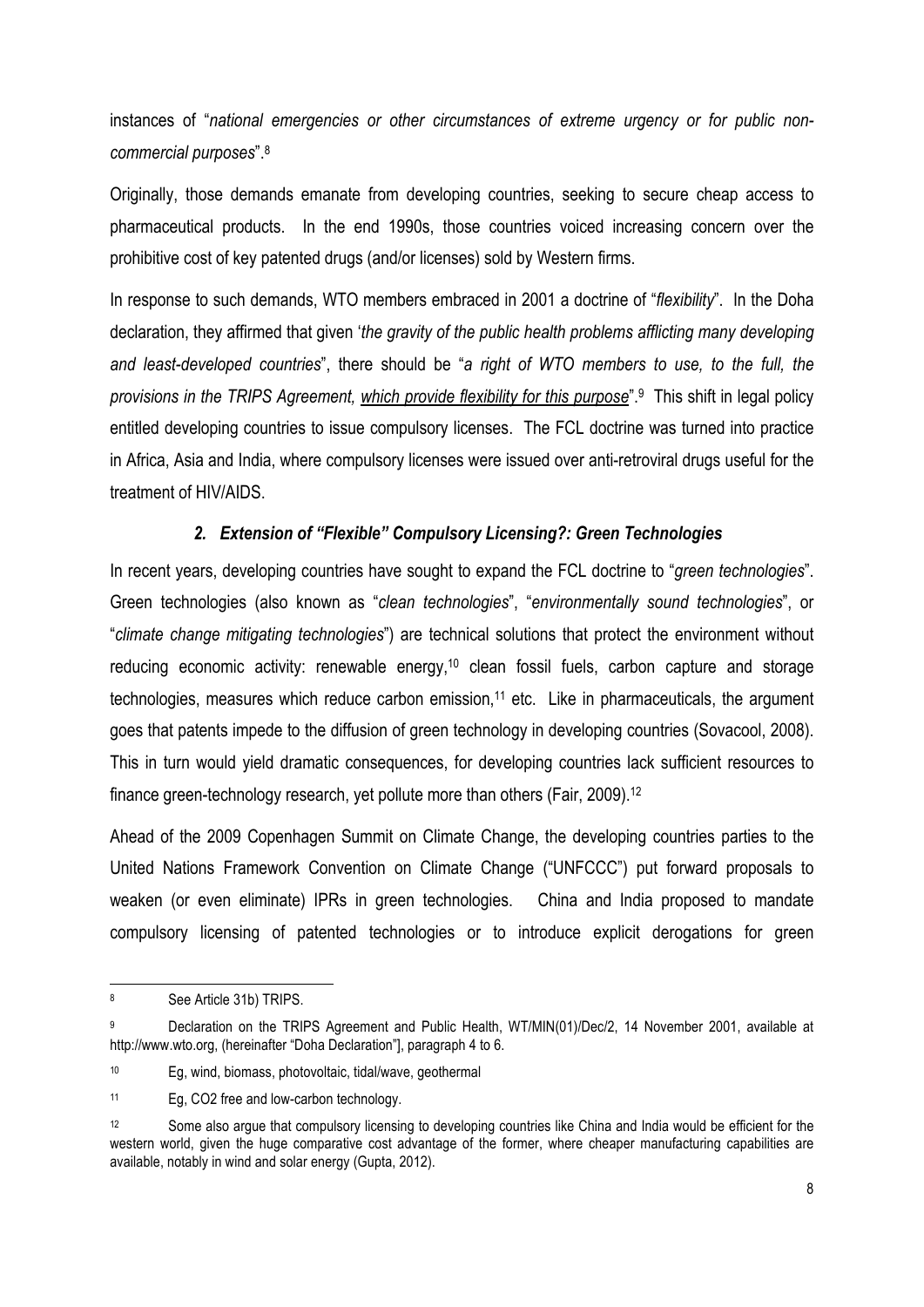technologies in the text of the TRIPS agreement (Maskus, 2010). Bolivia, the Philippines and Indonesia proposed to exclude patents for environmentally sound technologies.13

Several high level politicians backed those proposals. Bolivian President Evo Morales ran riot against IPR in climate change technology requesting that "*all countries can access products already patented [...] free of cost*".14 Similarly, a number well established Western international institutions such as the World Bank or the European Parliament joined the cause.15

To date, those arguments have not garnered legal traction. The Copenhagen Conference and the 2012 Doha Climate talks resulted in no declaration or agreement on IPR and green technologies. But the issue remains live. At the Warsaw Climate Change conference in November 2013, the ministers stressed "*the urgent need to address the issue of [...] the appropriate treatment of intellectual property rights, including the removal of patents on climate-related technologies for non-Annex I Parties*".16 And in India, the "National Manufacturing Policy" plan has proposed to set up a Technology Acquisition and Development Fund which will be able to petition the Government for compulsory licenses in relation to "Green Technologies" (if the technology is not offered by the patent holder at reasonable rates or it is not being provided in India to satisfy the domestic demand).<sup>17</sup>

<sup>1</sup> 13 See FCCC/AWGLCA/2009/8 19 May 2009, Ad Hoc Working Group on Long-Term Cooperative Action under the Convention, Sixth session, Bonn, 1–12 June 2009

<sup>14</sup> See http://www.ip-watch.org/2009/04/01/cooling-the-world-by-misappropriating-patent-rights/ See also, Xie Zhenhua, President Hu Jintao's Special Representative on Climate Change and Vice Chairman of the National Development and Reform Commission of China: "Developed countries should also fulfill their obligations under the Convention to provide financial support and technology transfer to enable developing countries to effectively tackle climate change."; Shyam Saran, climate change envoy to Indian Prime Minister Manmohan Singh, India, saying that technology transfer to developing countries is "a burning issue" and that "intellectual property rights may need to be slacked for it." In the same vein, India wants "a global fund that could buy out IPRs of green technologies, and then distribute these technologies free, in a way that is similar to what is done for HIV/AIDS drugs."; And Minister Shri Ramesh, Indian Climate Change, who declared that access to intellectual property for low-carbon technology is a "global public good": http://online.wsj.com/news/articles/SB124760260278140953

<sup>15</sup> See World Bank (2012) "Inclusive green growth, the pathway to sustainable development" stating: "Making it easier for countries to issue compulsory licenses under appropriate circumstances can help ensure more affordable access to patented green innovations by poorer households in low-income countries"; See European Parliament, Resolution of 29 November 2007 on trade and climate change (2007/2003(INI)) Green position paper (2012) Climate change, Technology Transfer and Intellectual Property: http://www.greens-efa.eu/climate-change-technology-transfer-and-intellectual-property-5484.html which states that: "Equally important …is the right of developing countries to use the full TRIPS flexibilities, including compulsory licensing".

<sup>16</sup> See http://www.twnside.org.sg/title2/climate/info.service/2013/climate131011.htm

<sup>17</sup> See http://www.thehindubusinessline.com/industry-and-economy/us-eu-irked-by-indias-compulsory-licence-planfor-green-technologies/article5193594.ece and http://www.financialexpress.com/news/us-uk-question-nmp-s-green-techprotection/1177391/1. The US Chamber of Commerce indicates serious impact on jobs, in case compulsory licensing will be applied for "Green Technologies". See http://dev.theglobalipcenter.com/wp-content/uploads/GIPC\_- \_Green\_Jobs\_Leave\_Behind.pdf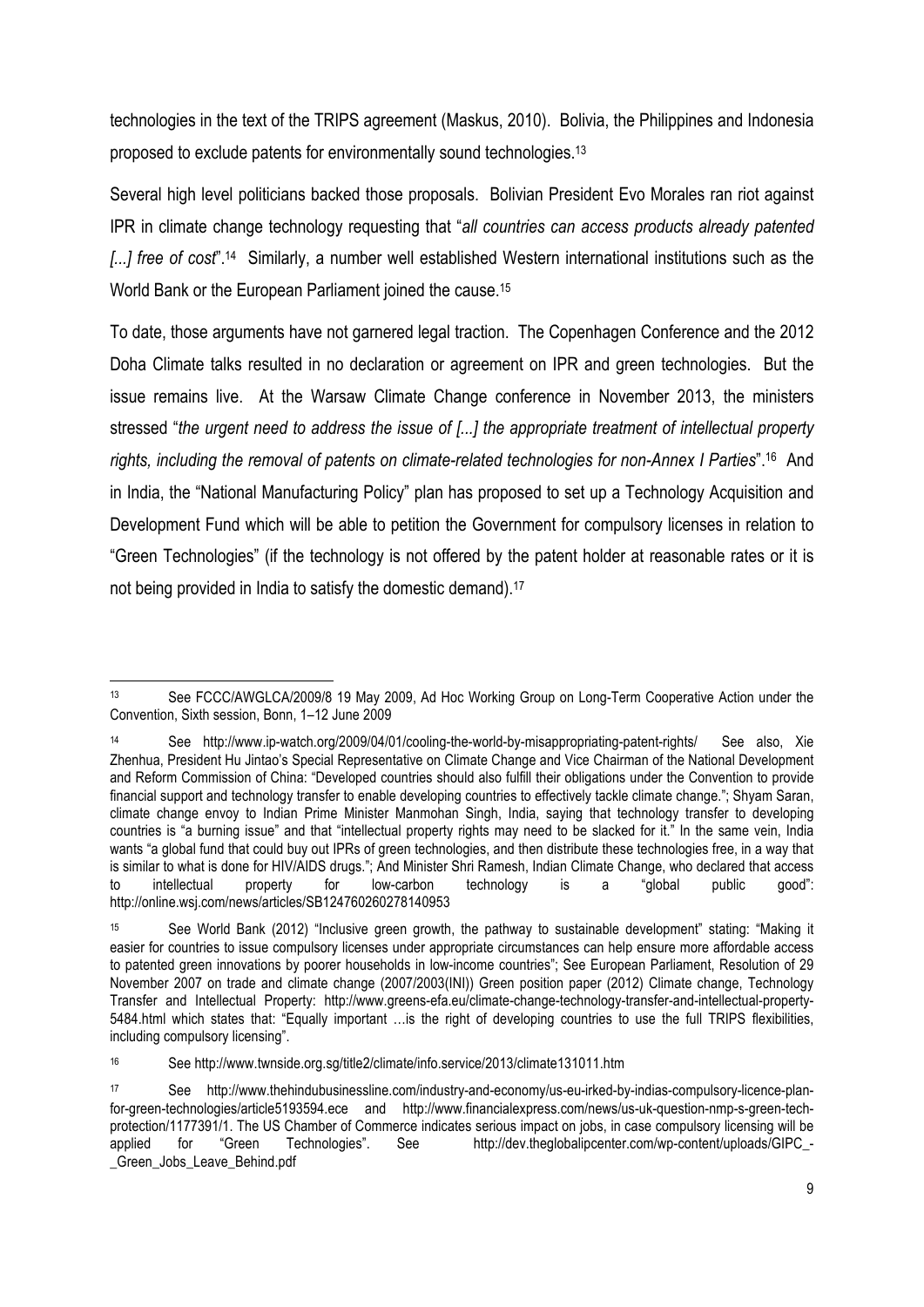#### 3. *Discussion*

The "*flexible*" compulsory licensing doctrine has a number of specific features, which deserve to be discussed.

**a. THE "PATENT=BARRIER" EQUATION.** The rhetoric of FCL often relies on questionable lexical shortcuts. For instance, IPR are often equated with a "*barrier*" to trade. In the recent UNFCCC, the Like-Minded Developing Countries (*ie* 133 developing countries anchored in G77+China) noted that "*Annex I countries should put in place the enabling environment in their own countries that will remove the barriers (such as cost and IPRs) to technology development and transfer and enable them to effectively implement their technology development and transfer obligations to developing countries*".18 Both China and India's submissions on the same topic categorize IPRs as "*barriers*".19

**b. THE "MORAL" JUSTIFICATION OF FCL.** The pro-FCL movement also justifies extensions of the doctrine on grounds of higher societal, human or moral purposes. In this respect, FCL in green technology is often presented as a corollary of fundamental rights, as it was in the pharmaceutical sector with respect to the right to health, etc. On close examination however, the analogy with the pharmaceutical sector appears unjustified. No specific human rights legal basis is advanced in support of the application of the FCL to green technology, and one may question whether such a legal basis actually exists. Moreover, the sole possible legal basis that springs to mind is the right to a sustainable environment. However, to date, this right has only been recognized – and with many caveats – in some developed countries, and has never been in developing countries.

**c. THE POLITICIZATION OF FCL.** The "*flexible*" compulsory licensing model advances in high level political forums. In such circles, there is no place for thorough empirical, "*evidenced-based*" discussion. Rather, debates are (i) dominated by intuitive, qualitative and self-supporting arguments (unlike maybe, in antitrust law which follows a more robust, though necessarily imperfect, approach through adiudication);<sup>20</sup> and (ii) affected by negotiation and bargaining dynamics, intrinsic to any politicized process.

The debate surrounding green technologies perfectly illustrates this. First, the analogy drawn by policy makers between pharmaceutical and green technologies has little, if no empirical footing. In the

<sup>18</sup> http://unfccc.int/bodies/awg/items/6656.php#workstreamone

<sup>19</sup> http://unfccc.int/bodies/awg/items/6656.php#workstreamone

<sup>&</sup>lt;sup>20</sup> Though the alleged superiority of antitrust is less true when it advances through general policy statements/discussions.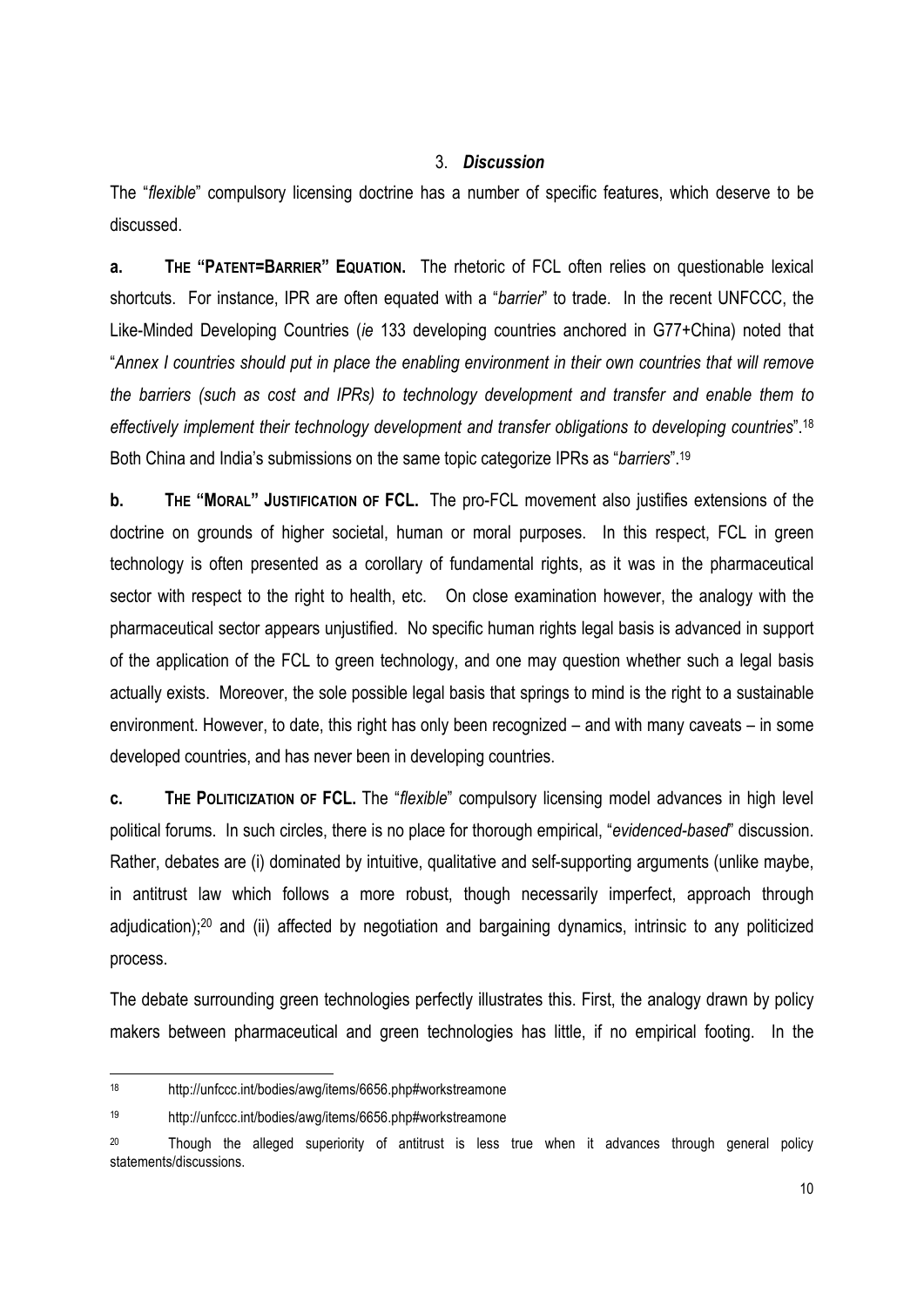pharmaceutical industry, many base technologies (*ie* drugs) must still be discovered; and when they are discovered, they cannot be substituted (Henry, 2010). This means that market players compete over "*drastic*" innovation. And drastic innovation is both very costly and risky. In contrast, in green technology, most base technologies derive from prior periods of R&D, for instance in the 1970s.21 Those technologies are no longer protected by patents.22 Innovation is thus essentially "*incremental*". It takes place over specific improvements or features.<sup>23</sup>

This is important because this means that developing countries can avail themselves of a significant stack of unpatented drastic green technology (Copenhagen Economics, 2009). Of course, developing countries may also need to practice incremental technologies. But those technologies are less costly to develop than drastic innovation. Moreover, there are more substitutes on incremental technologies than on drastic ones (Fair, 2009).

Second, the claim that the price of green technology would be anticompetitive is too contradicted by empirical analysis. Professor Barton has scrutinized the market structure in several green technology sectors, as a proxy for price competition in those industries. He finds that in the photovoltaic sector, the developing nations face a loose oligopoly structure, with many entrants. China, for instance, has developed and produced, successful solar panel technology. Similarly, developing nations have good access to the current generation of biofuel technology. Finally, the wind sector is competitive and developing nations can build wind farms with equipment from the global market without enormous IP costs.

In the same spirit, other studies empirically confirm that technology transfer in green technology happens between developed and developing countries. A WIPO meta-analysis of the empirical literature reports that in "*the existing evidence-based studies, most seem to suggest that IP rights are not a barrier to the transfer of ESTs and that, together with a range of other factors, they may play a positive role in facilitating the transfer of ESTs*" (Perez Pugatch, 2011). At a higher level of granularity,

<sup>21</sup> See E.L. Lana, "Clean Tech Intellectual Property: Eco-marks, Green Patents, and Green Innovation", Oxford, Oxford University Press, 2011, 6 (hereinafter "Clean tech for IP is for real"): "Solar technology went through a period of innovation in the 1970s following the oil crisis of that era. The idea of using ocean waves to generate electricity has been around for a long time; the first patent application for an ocean power device was filed in the eighteenth century. Wind energy, too, is not new. Wind has been harnessed as a source of power for hundreds of years, and the modern wind power industry was born in the 1980s".

<sup>22</sup> See "Clean tech for IP is for real", 9 and 10.

<sup>&</sup>lt;sup>23</sup> Barton notes that "the basic approaches to solving the specific technological problems have long been off-patent. What are usually patented are specific improvements or features", see J. H. Barton, (2007) "Intellectual Property and Access to Clean Energy Technologies in Developing Countries: An Analysis of Solar Photovoltaic, Biofuels and Wind Technologies", ICTSD Trade and Sustainable Energy Series Issue Paper No. 2, International Centre for Trade and Sustainable Development, Geneva, Switzerland. 5.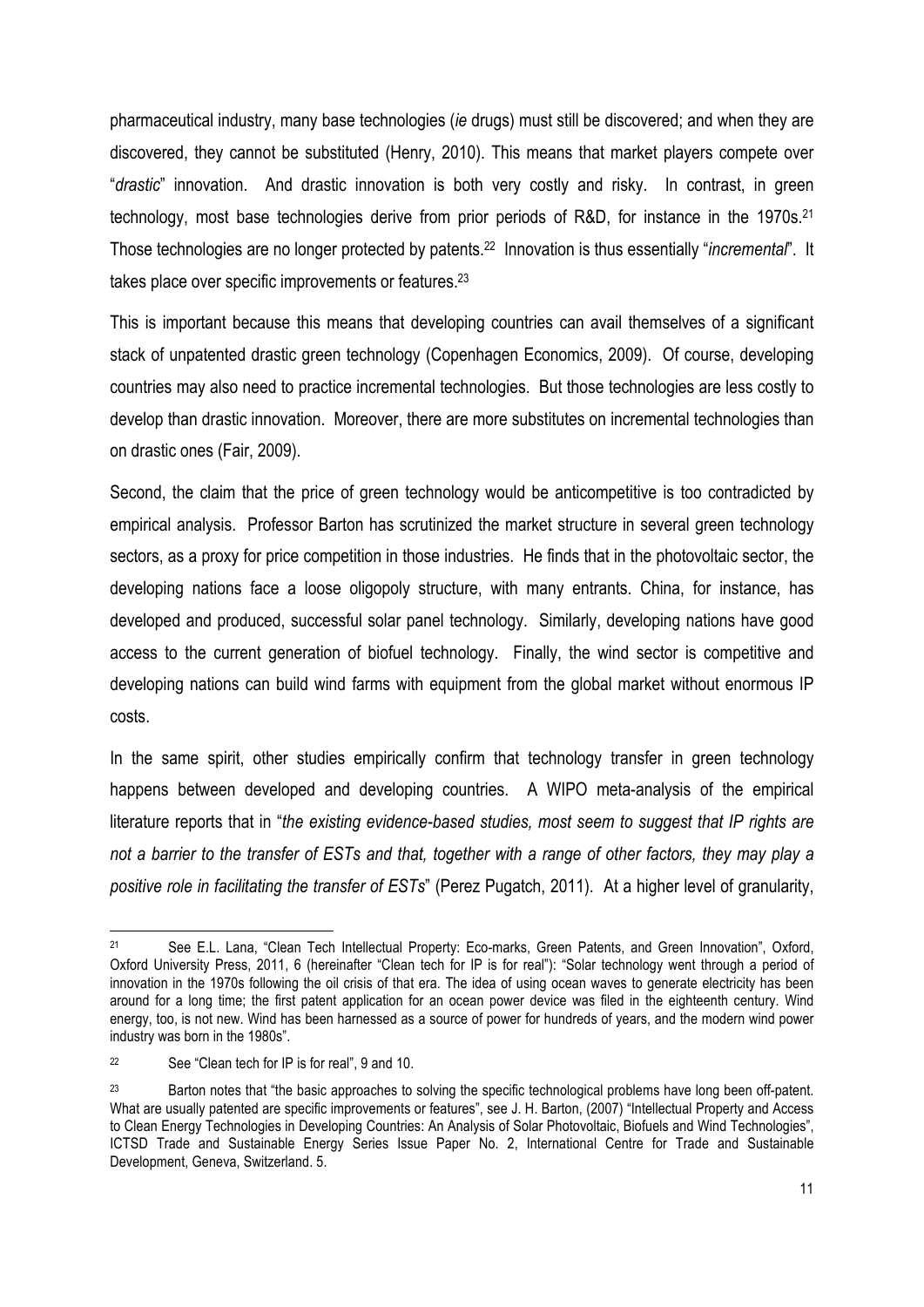Lane brings evidence of nine significant clean technology transfers towards developing countries in the year preceding the Copenhagen climate change conference.

In sum, patents are not a proven barrier to the dissemination of green technology. In the literature, other elements are described as possible impediments to the uptake of green technology in developing countries: insufficient technical knowledge to produce innovative technologies locally, insufficient market size to justify local production units, unfavorable market conditions and investment climate, ineffective government and institutions, etc. (UNEP, EPO and ICTSD study, 2010).

All in all, it is doubtful that the new licensing flexibility introduced in the pharmaceutical sector – which in itself, is disputable on its own merits – can or should be replicated in the green technology sector. Moreover, some authors rightly stress the adverse signals of FCL in green technology: compulsory licensing for a particular technology may decrease the incentive for other multinational companies to engage in joint ventures with local firms in that state (Fair, 2009).

# **IV. "***Undercover***" Licensing in Antitrust Law**

# *1. Compulsory Licensing in Antitrust Law*

"*Hard*" compulsory licensing on the basis of competition rules remains epiphenomenal. In about 50 years of EU competition enforcement, there have only been 4 cases of compulsory licensing of IPRs in the EU ("European Union") legal system, ie *DSD*, *Magill*, *IMS Health* and *Microsoft*. And all those cases concerned respectively trademarks, copyright, database protection, software interfaces, IPRs that are less rigorous that patents.

This finding holds true at the global level. A 2011 WIPO survey on compulsory licenses reports that whilst antitrust-based compulsory licensing is theoretically available in most jurisdictions, it is "*seldom applicable in practice*".24 Concerns of "*hard*" competition-based compulsory licensing in the academic literature are thus off the wall.<sup>25</sup>

Several indications however suggest the rise of a more insidious "*stealth*" licensing paradigm in antitrust law. It takes shape through a collection of legal precedents and policy pronouncements which taken altogether impose on patent holders the prospect of being under an antitrust duty to license their

<sup>1</sup> 24 See WIPO, CDIP/4/4 Rev./STU\*DY/INF/5, p.24.

<sup>25</sup> See for an example of such concerns, F. Fine, "European Community Compulsory Licensing Policy: Heresy Versus Common Sense", 24 NW. J. INT'L L. & BUS. 619, 619 (2004), arguing that what dilutes intellectual property rights is not the possibility of compulsory licensing, but the frequency by which the EC and the ECJ mandate a compulsory license. See also, Katarzyna A. Czapracka, "Where Antitrust Ends and IP Begins – on the Roots of the Transatlantic Clashes", 9 YALE J.L. & TECH. 44, 47–48, 72–77 (2007). However, we do not talk here of compulsory licensing in the context of merger proceedings, because such measures are submitted and approved by the parties.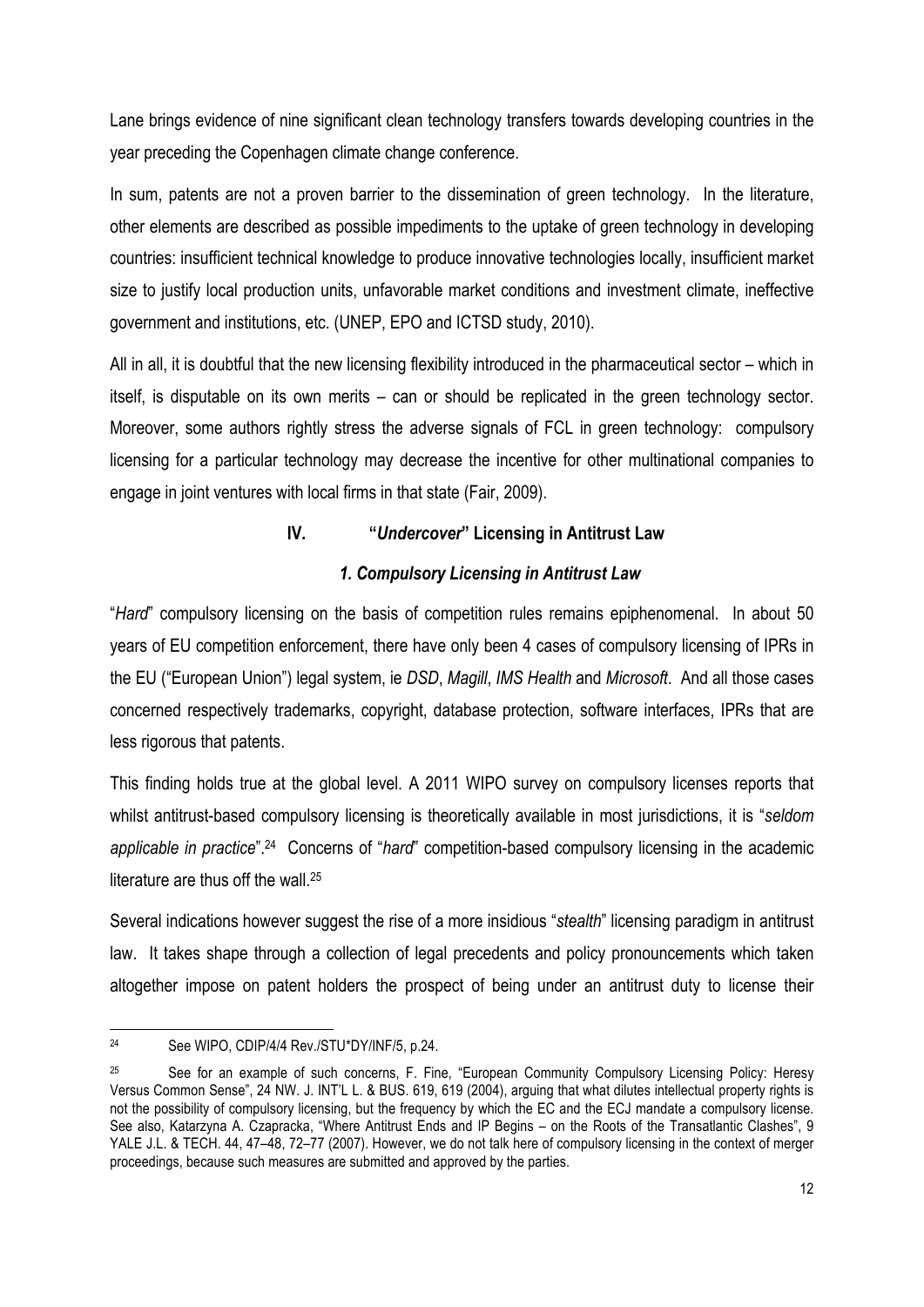technology. The following paragraphs describe those symptoms in turn, though not all are of equal importance.

# *2. The Evidence*

**a. THE "PATENT=MONOPOLY" EQUATION.** The first symptom of stealth licensing is the inveterate tendency of competition agencies, judges and scholars to equate a patent with a monopoly. In turn, just by virtue of their IPR, patent holders would be allegedly dominant, and enjoy significant market power.<sup>26</sup>

The Court of Justice of the European Union ("CJEU") itself has set the mark, affirming that: *"a medicine is protected by a patent which confers a temporary monopoly on its holder*".<sup>27</sup> Likewise, antitrust agencies have voiced concern about "*the surge in the strategic use of patents that confer market power to their holders*".28 And a vast majority of respondents to a 2011 WIPO study consider that IP rights "*confer market power per se*" or a "*legal monopoly*". Lastly, influential academics have claimed that "*the patent system is designed to create market power*".29

The patent=monopoly theorem is a clear symptom of stealth licensing. Pegging patent to monopolies eases the application of the competition rules on "*abuse of dominance*" (in the EU, Article 102 TFEU and in the US, Section II of the Sherman Act). To be sure, in most competition regimes, "*dominance*" is not alone a cause of remedial intervention. However, in Europe, a finding of dominance constitutes the first of the two components of an infringement of Article 102 TFEU. With the patent=monopoly proxy, agencies and courts thus lift 50% of the burden of proof of an infringement, having solely to prove "*abuse*" to apply Article 102 TFEU.

**b. THE "IP ATHEISM" DOCTRINE.** The world of competition agencies is flat: whilst most antitrust agencies profess market-specific approaches, they meanwhile consider that IPRs intensive sectors have nothing specific. In short, IPRs are just an asset like any other. And like tangible assets, they may be subject to heavy-handed remedial intervention. The EU Commission said just this in *Microsoft*: "*intellectual property rights are not in a different category to property rights as such*".30

<sup>26</sup> See S. Bostyn and N. Petit, "Patent=Monopoly: A Legal Fiction", SSRN: http://ssrn.com/abstract=2373471 or http://dx.doi.org/10.2139/ssrn.2373471 pp 19.

<sup>27</sup> See CJEU, C-468/06 to C-478/06, Sot. Lélos kai Sia EE and Others v GlaxoSmithKline AEVE, [2008] ECR I-7139, § 64.

<sup>28</sup> See J. Almunia, Speech at Industrial policy and Competition policy: Quo vadis Europa?, New Frontiers of Antitrust 2012 – Revue Concurrences Paris, 10 February 2012.

See Professor Tim Wu, Columbia University, Oversight of Innovation Catalysts, 2012 OECD Competition Committee Hearings on the Digital Economy.

<sup>30</sup> See Commission Decision, Microsoft, Case No COMP/C-3/37.792 [2004] OJ C (2004) 900 final, §550.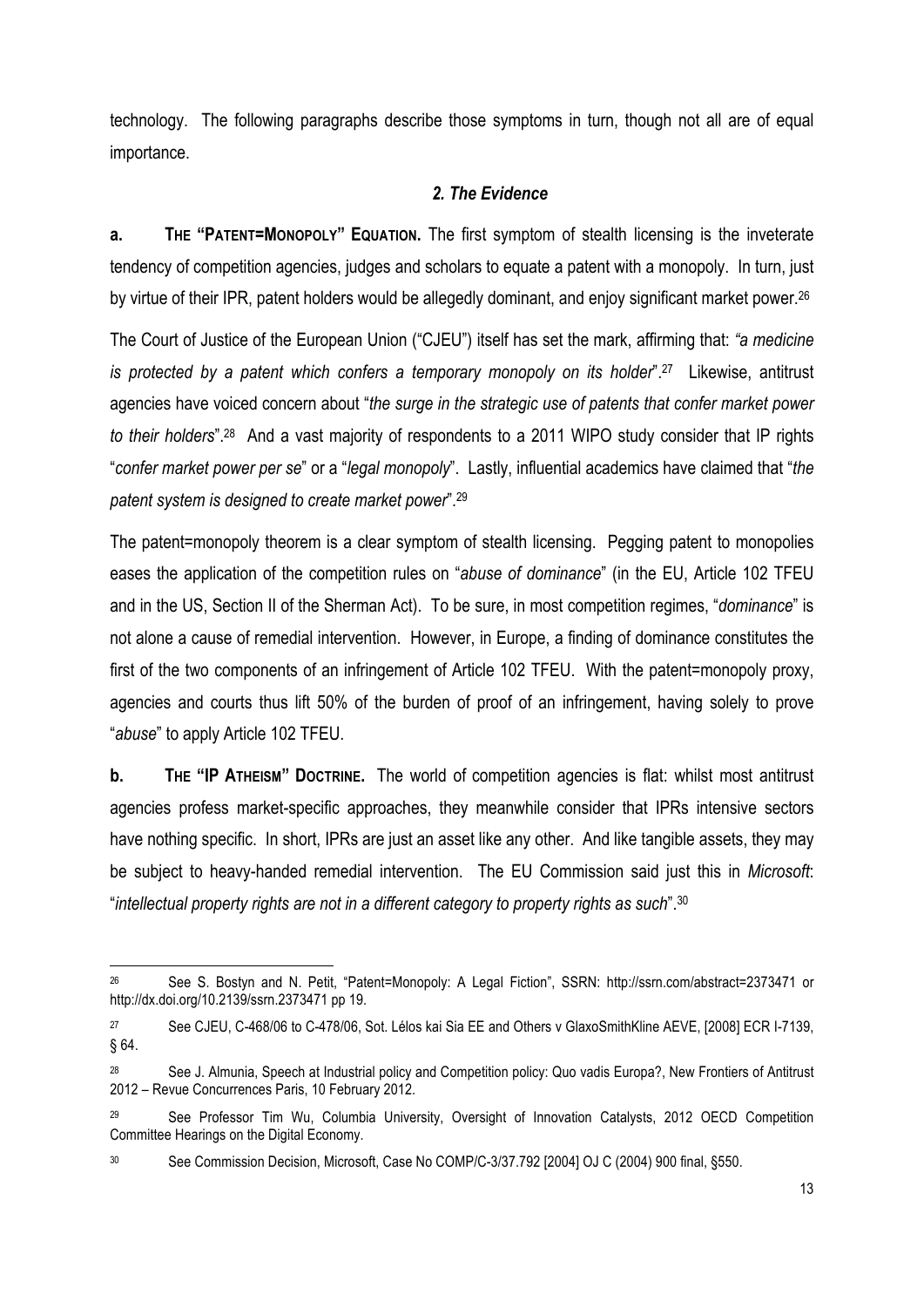In other cases, antitrust agencies explicitly skirt the issue. For instance, in *Thomson Reuters*, the EU Commission rebuffed the parties' argument to the effect that the impugned conduct involved IPRs by stating that: "*the Commission does not take a view on whether RICs [Reuters Instruments Codes – codes used by Thomson Reuters to identify financial instruments and indices] are protected by intellectual property rights*".31

Finally, antitrust agencies occasionally downplay the existence of IPRs by passing judgment on their invalidity. In *Standard and Poor's* for instance, the EU Commission held that "*the mere use of numbers for reference purpose is not capable of being subject to copyright*".32

**c. ANTI IP PRIORITY-SETTING?** Antitrust agencies are resource-constrained. They must set enforcement priorities. Interestingly, in the past decade, antitrust agencies have placed a clear focus on patent intensive sectors. In the EU, for instance, Commissioner Kroes allocated vast resources to a wide ranging inquiry in the pharmaceutical sector, upon suspicion of abuses of the patent system, making light of the highly restrictive exceptions imposed by the European courts. And her successor, Commissioner Almunia, devoted large enforcement resources to high technology cases where patents (and copyrights) are numerous. In 2014, the European Commission was investigating at least 9 such cases, *Apple vs Motorola*; *Microsoft vs Motorola*; *Huawei vs InterDigital*; *Google vs Microsoft/Nokia/Mosaid*; *Apple vs Samsung*; *Sierra Wireless vs Nokia*; *MathWorks*; *Icera v Qualcomm*; *Honeywell/Dupont JV*. And a high level official, C. Madero, indicated that there were several other cases in the decisional pipeline.33

This, of course, does not suggest an anti-patent bias. Not all patent intensive sectors are subject to intense antitrust scrutiny. Sectors such as industrial machinery, the automotive industry or biotechnologies have for instance been subject to light antitrust scrutiny. Yet, the selection of two highly visible patent intensive sectors as enforcement priorities may nurture the perception that antitrust enforcers are anti-patent. And there is no doubt that the evolution of antitrust law, in Europe and further afield, will draw on these precedents.

**d. ANTITRUST DETERMINATIONS OF WEAK PATENTS.** Patent validity assessments are outside antitrust agencies' jurisdiction. Those matters belong to patent offices and the judiciary. Despite this, however, antitrust agencies occasionally challenge the validity of patents, and use findings of invalidity as a basis

<sup>31</sup> See Commission Decision, Reuters Instrument Codes (RICs), Case No COMP/39.654 [2012] C (2012) 9635 final, §90.

<sup>&</sup>lt;sup>32</sup> See Commission Decision, Standard & Poor's, Case No COMP/39,592 [2011] C (2011) 8209 final, §41.

<sup>33</sup> See M-Lex, *EC to reveal position in tech-patents cases in 'near future,' Madero says*, 7 December 12, Matthew Newman.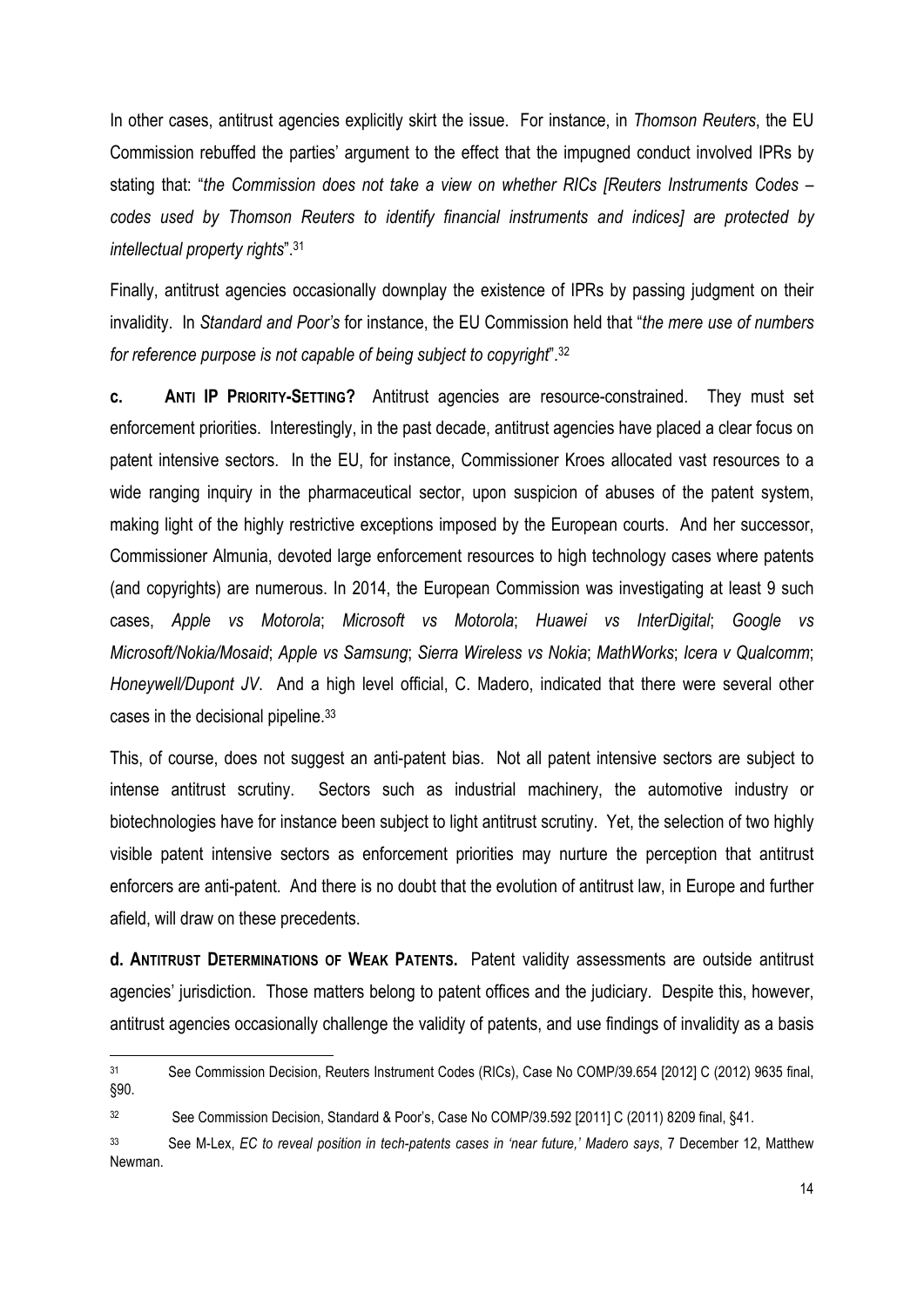for antitrust liability. The burgeoning case-law on pay-for-delay settlements in the pharmaceutical sector shows this. In the ordinary pay for delay case, a pharmaceutical patent holder ("*originators*") makes a reverse payment to a generic entrant in order to end patent invalidity proceedings. With this financial transfer, the originator fences off his generic rival from the market, and can continue to exploit its patent until expiry.

With this background, in *Servier*, the EU Commission held that such reverse payments constitute restrictions of competition "*by object*" (*ie* egregious and *de facto*) pursuant to Article 101 TFEU and unlawful abuse of a dominant position pursuant to Article 102 TFEU. The Commission's theory is interesting for it seems based on the view that the very existence of payment is suggestive that the patent is invalid, and that the patentee knows it. Therefore, a private settlement concerning a patent that may be invalid is, in itself, a restriction of competition. Why, after all, would a rational patent holder pay a generic manufacturer to withhold an invalidity application if its patent was valid?

This rule of inference is a coarse proxy. Amongst other rationales, the owner of a valid patent may settle a case because he is averse to the uncertainty of litigation; or simply because he is averse to litigation costs (financial and other); or because he is mistakenly convinced by the applicant's invalidity claim; or because he can, through a negotiated agreement, regain a level of control of the process.

At any rate, that antitrust agencies are suspicious of patents is clear, not only are they ready to assume invalidity pursuant to fragile inferential reasoning but they are also willing to look at the legitimate use of patents are a potential abuse.

**e. PHASING OUT OF IP-PROTECTIVE CASE LAW.** In the EU, the upper courts have traditionally sought to protect patent rights in their case-law. To that end, they have fabricated three judicial doctrines that purport to "*exceptionalize*" antitrust enforcement against IP holders. First, the EU Courts consider that the application of competition rules cannot question the "*existence*" of IPRs, but simply their "*exercise*". For what it is worth, this suggests that antitrust agencies cannot pass judgment on the validity of patent rights, on the adequacy of patent offices' assessments, of patentability requirements, etc.

Second, the EU judicature has long held that there can be no infringement of competition law as long as the patent holder stays within the "*specific subject matter*" or seek to maintain the "*essential function*" of his right. And in *Centrafarm v Sterling Drug*, the Court defined the essential function of patents as the "*exclusive right to use an invention with a view to manufacturing industrial products and putting them*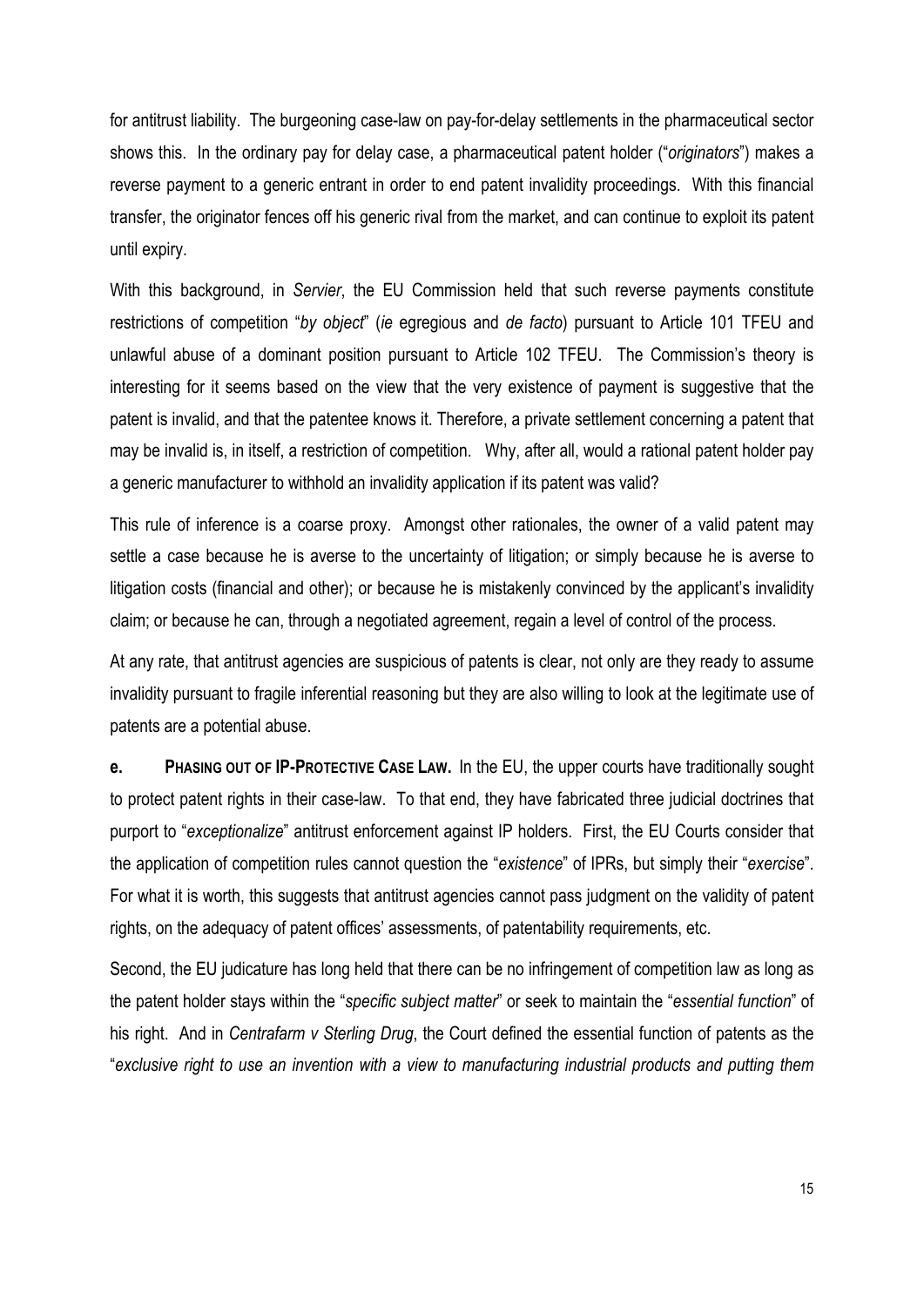*into circulation for the first time, either directly or by the grant of licences to third parties, as well as the right to oppose infringements*".34

Third, in the area of abuse of dominance, where an antitrust duty to license may permeate through the so-called "*essential facilities doctrine*" ("EFD"),35 the Courts have been keen to restrict it to "*exceptional circumstances*".36 They have furthermore granted clarifications on the concept of "*exceptional circumstances*" which, though open ended – there can, and there should be no list of exceptional circumstances – must, $37$  as it goes for all exceptions, be interpreted strictly and narrowly.

Interestingly, those protective case-law principles do not appear in the most recent EU Commission's soft law instruments related to patent rights, as if protective judicial precedent was being phased out from the law. This is very clear in the Article 101 Guidelines on horizontal cooperation agreements that cover joint R&D and standardization agreements or in the Guidelines on technology transfer agreements. Both instruments elide the protective case-law of the Court of justice.38 And this is remarkable because generally, Commission's soft law instruments are replete with case law citations.

**ζ. THE "TRANSACTIONAL LICENSING" PRACTICE.** To be sure, with four cases brought to completion in 50 years, the amount of compulsory licensing achieved on the basis of the EU competition rules has been statistically insignificant, if not trivial.<sup>39</sup> But a more significant degree of antitrust licensing has taken place through other, less visible, mechanism. For instance, in the past 5 years, the EU Commission has settled 3 proceedings with dominant firms in exchange for a pledge to grant IPR licenses (in *Rambus*, *S&P* and *Thomson Reuters*).

Moreover, in the area of merger control, IPR licensing is the single most important remedy applied as an alternative to a corporate carve out.40 For instance, in *Shell/BASF* (Project Nicole), the parties

<sup>34</sup> CJEU C 15/74, Centrafarm BV and Adriaan De Peijper v Sterling Drug Inc., ECR [1974] 1147, § 9.

<sup>35</sup> According to this doctrine, a dominant firm can be compelled to open access to its inputs, including intangible ones, to competitors, if this is necessary to remove a restriction of competition in a related, secondary market.

See CJEU. Case C-241/91 P and C-242/91 Radio Telefis Eireann (RTE) and Independent Television Publications Ltd (ITP) v Commission (Magill) [1995] 743 at §50; Case C-418/01 IMS Health, GmbH & Co. OHG v NDC Health GmbH & Co. KG [2004] I-5039 at § 35 to 37. This precedent is also the one affirmed by the General Court in Microsoft III (the socalled 'compliance' case). Case T-167/08 Microsoft Corp. v Commission, (also known as the compliance case) not yet published at §335.

<sup>&</sup>lt;sup>37</sup> Our reading of GC T-201/04, Microsoft v Commission, ECR [2004] II-3620, §332.

<sup>38</sup> See http://eur-lex.europa.eu/LexUriServ/LexUriServ.do?uri=CELEX:52011XC0114(04):EN:HTML and http://ec.europa.eu/competition/consultations/2013\_technology\_transfer/guidelines\_en.pdf

<sup>39</sup> See cases referenced above.

<sup>40</sup> See for instance, Commission Decision, Axalto/Gemplus, Case No COMP/M.3998 [2006] SG-Greffe (2006) D/202682; Intel/McAfee, Case No COMP/M.5984, C (2011) 529 final. See also D. Hoeg, European Merger Remedies, Law and Policy, Hart Publishing, 2013, pp.87-88.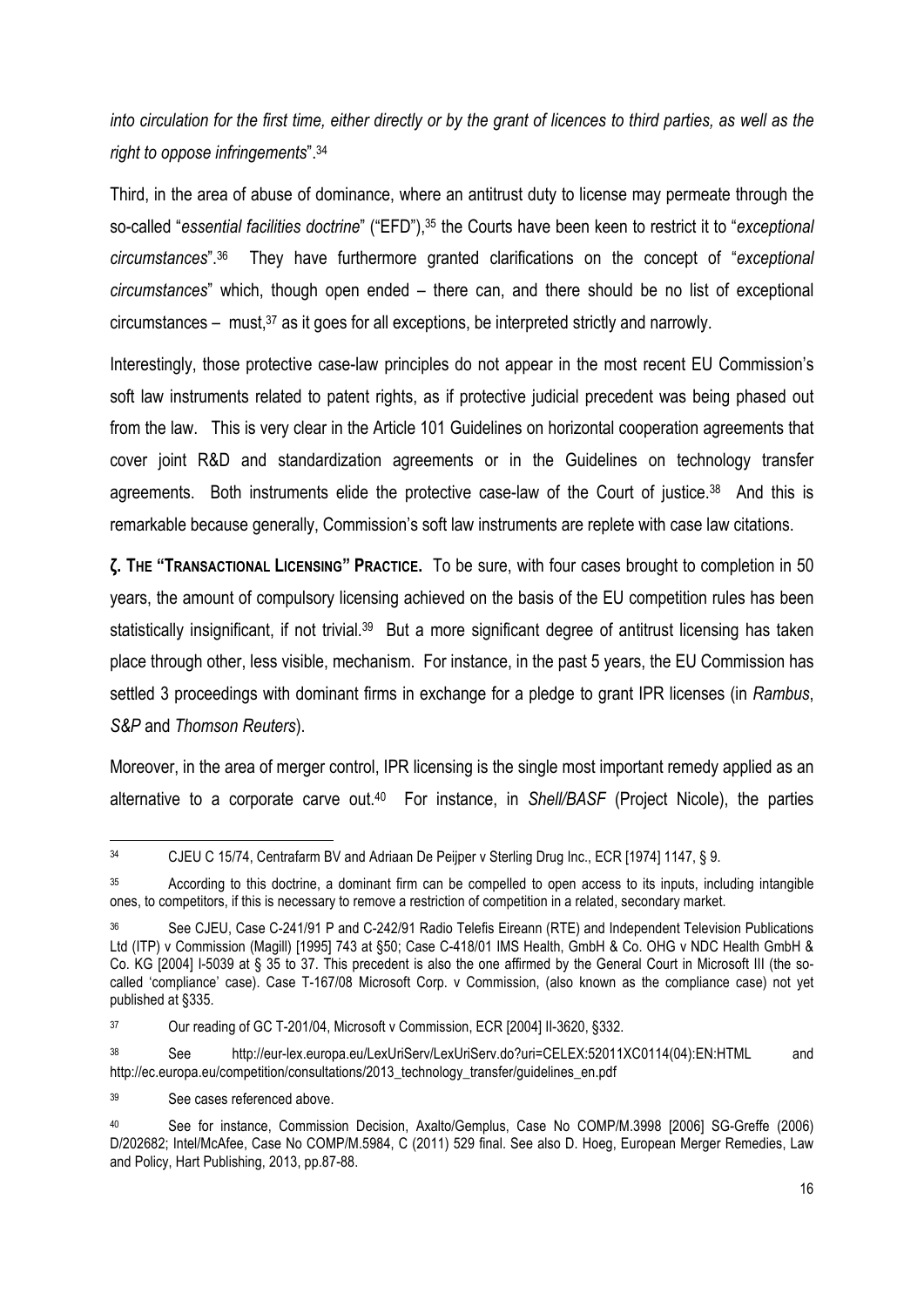committed to openly license – and not to assert – patent rights over metallocene, a chemical compound.41 In some transactions, the Commission has even nudged the merging parties to offer to sell IPRs in order to assist the emergence of a new industry player.<sup>42</sup>

Importantly, transactional antitrust licensing may even occur more informally. When Google sought to acquire the stockpile of patents detained by Motorola Mobility in 2011, the Commission observed that Google had issued a letter to Standard Setting Organisations ("SSOs") committing to FRAND licensing and good faith negotiations with licensees. But the Commission's concerns were only soothed when Google clarified the implications of this letter, and in particular that the letter had "*binding legal effects*" and was "*irrevocable*".43

To sum up, beneath the tip of the compulsory licensing iceberg, looms a large amount of antitrust licensing activity.

**Π. THE "ESTOPPEL" ABUSE DOCTRINE.** A possible interpretation of the controversial ruling of the CJEU in *Konkurrensverket v TeliaSonera Sverige AB* is that once a dominant firm has *voluntarily* chosen to supply a customer, it can no longer refuse to deal, and this notwithstanding the fact that the restrictive conditions of an antitrust duty to supply may not be fulfilled.<sup>44</sup> This interpretation, which remains subject to discussion,45 is the one endorsed by certain officials of the EU Commission. Coates talks of an "*Estoppel*" abuse. In his view, this reading of the judgment is appropriate because customers make commercial decisions on the basis of the offer to supply, and it would be unfair to hold them up *ex post* with supply-disruption threats.<sup>46</sup>

In relation to IPRs, *Konkurrensverket v TeliaSonera Sverige AB* suggests that a dominant patentee who grants a license may be "*estopped*" from the ability to revoke it freely. This is because licensees make early "*make or buy*" business choices on the basis of patent holders' licensing policies.

**Σ. THE "USE IT OR LOSE IT" DOCTRINE.** In some policy circles, the view holds sway that antitrust agencies should impose compulsory licensing on patent owners who do not manufacture or license their IPRs.

<sup>41</sup> See Commission Decision, Case No COMP/M.1751, Shell / Basf / JV Project Nicole. See, for another example, Commission Decision, Case No COMP/M.1835, Monsanto (USA)/Pharmacia & Upjohn (USA).

<sup>42</sup> See Commission Decision, Cisco/Tandberg, Case No COMP/M.4063, SG-Greffe (2006) D/200788.

<sup>43</sup> See Commission Decision, Google/Motorola Mobility, Case No COMP/M.6381.

<sup>44</sup> See CJEU, C-52/09 Konkurrensverket v TeliaSonera Sverige AB [2011] I-00527, §58.

<sup>&</sup>lt;sup>45</sup> In terms of its scope, notably: does the self-imposed duty apply to existing customers only, or to prospective customers too?

<sup>46</sup> http://www.twentyfirstcenturycompetition.com/2013/10/the-estoppel-abuse/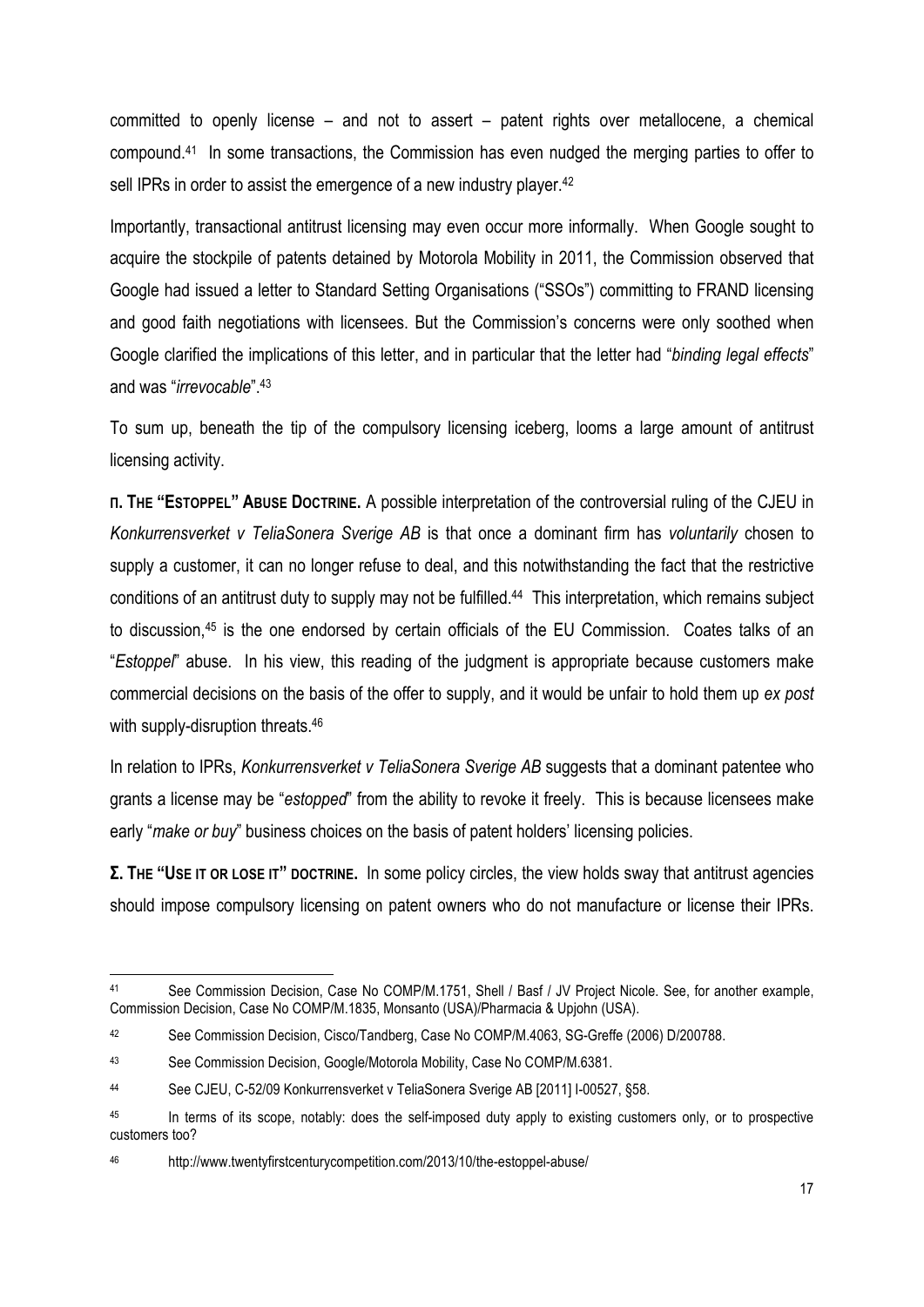Sharon Bowles, a Member of the European Parliament and Chair of its IMCO Committee,<sup>47</sup> recently asserted at the European Commission's Competition Day:

"I also think that you could use compulsory licensing more. You should also remove injunctory rights if the patents are not being actually worked. The whole point of having an injunction to stop somebody from infringing is to protect your market, your investment. If you are not working the patent, i.e. not yourself manufacturing or you don't have the licensee, you shouldn't have the right to stop somebody else. […] Indeed I would even go so far as to say that if you are not working it, there should be compulsory licensing. […] Everybody argues that it is complicated to negotiate a license, but if the will was there it could be done. And I think the will - could be imposed though competition policy."

This "*use it or lose it*" doctrine has not (yet) been turned into administrative enforcement or judicial precedent. And it may never be given its far reaching encroachment upon century-old general principles of law, such as the law on trespass or the right to property protected by Article 17 of the Charter on the Fundamental Rights of the EU.48 But the fact that Mrs Bowles felt confident enough to moot this idea as a credible one, and at such a gathering, is notable.

The potential effects of the "*use it or lose it*" doctrine on patent holders remain uncertain, but taken to its ultimate conclusion it dictates to inventors how to run their business, whether or not they are able or in a position to commercialise their invention. In addition, when read in conjunction with the estoppel abuse doctrine of *Konkurrensverket v TeliaSonera Sverige AB*, the "*use it or lose it*" doctrine risks yielding a "*catch 22*" situation for patent holders: if they license, they can no longer withdraw their license; And if they do not, they can be forced to license.

**Φ. INNOVATION AS A "FREE LUNCH"?** In the literature, scholars increasingly challenge the causal role of patents in incentivising innovation. Larouche and Schinkel cite to previous research to argue that "*ideas are often scarce, and will not necessarily be generated by investment. Ideas are unpredictable; they can, and often do, arise outside of well-planned efforts to produce them*".49

<sup>1</sup> 47 The IMCO Committee is the Internal Market and Consumer Protection committee of the European Parliament.

<sup>48</sup> See Article 17 of the Charter of Fundamental Rights of the European Union, 7 December 2000, Official Journal of the European Communities, 18 December 2000 (OJ C 364/01) which states that: "1. Everyone has the right to own, use, dispose of and bequeath his or her lawfully acquired possessions. No one may be deprived of his or her possessions, except in the public interest and in the cases and under the conditions provided for by law, subject to fair compensation being paid in good time for their loss. The use of property may be regulated by law insofar as is necessary for the general interest. 2. Intellectual property shall be protected".

See Larouche, Pierre and Schinkel, Maarten Pieter, Continental Drift in the Treatment of Dominant Firms: Article 102 TFEU in Contrast to § 2 Sherman Act (May 2013). TILEC Discussion Paper No. 2013-020. Available at SSRN: http://ssrn.com/abstract=2293141 or http://dx.doi.org/10.2139/ssrn.229314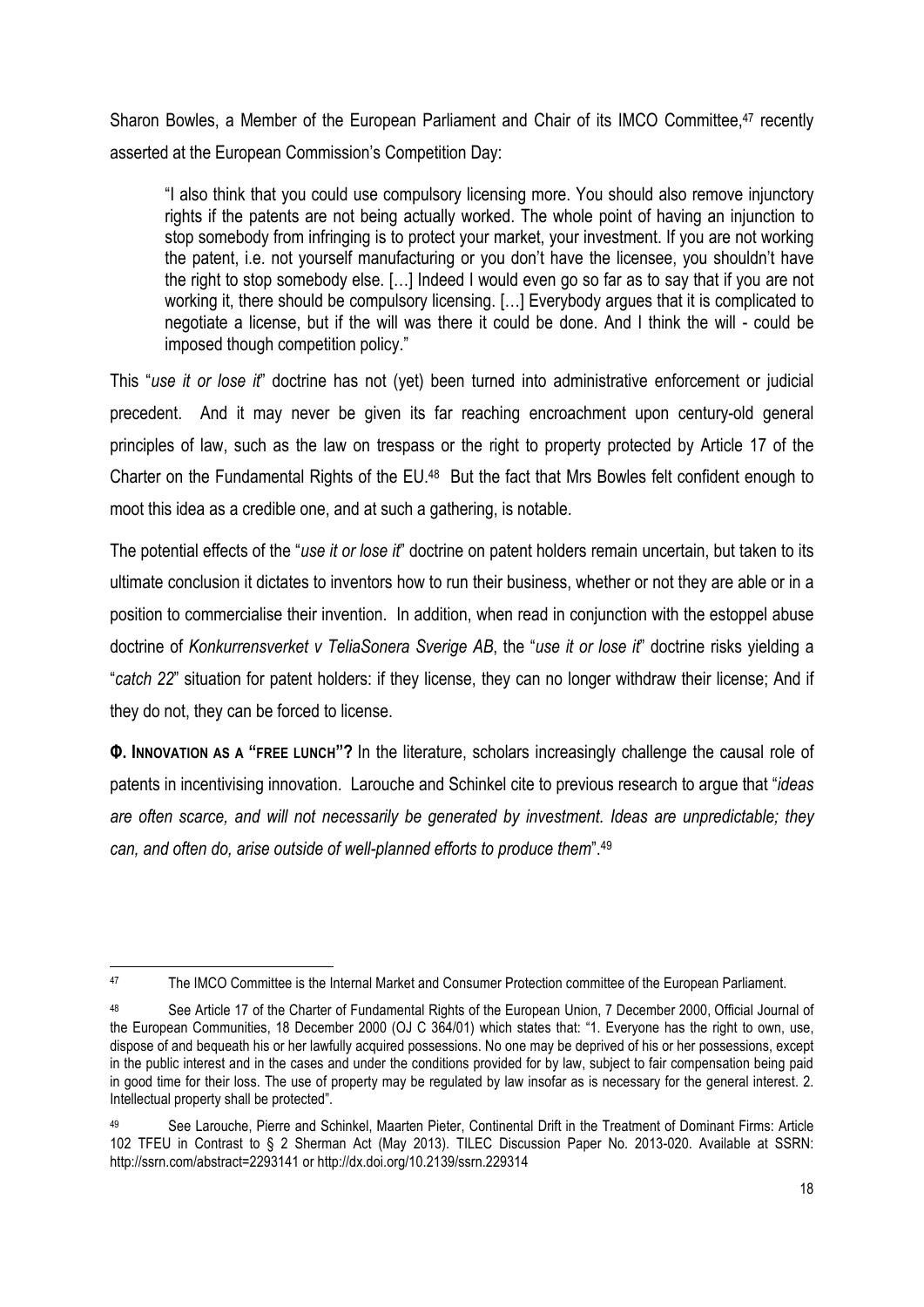Besides, the popular perception that innovation can arise accidentally – think of penicillin, microwave ovens, NutraSweet and vulcanized rubber  $-50$  or benevolently – think of the Steve Jobs and Steve Wozniak "*garage*" story – has gained immense traction.

This lends credence to the view that policy efforts aimed at channelling, stimulating, organising or even controlling innovation are vain.

But, this seems too much anecdotal and fragile ground to throw the baby with the bathwater, and significantly undermine patent protection. Many studies highlight that innovation thrives within an environment with some structure and organisation.<sup>51</sup> Patent law just provides this, just like technological clusters or tax incentives.

#### **V. A Tale of a "***Black Swan***"**

Despite the above, the actual award of compulsory licenses by domestic authorities pursuant to the FCL or by antitrust agencies on the basis of abuse of dominance rules should remain the exception rather than the rule (despite the inordinate amount of academic literature devoted to these issues). Antitrust enforcement is case focused. And even if international trade law was ever to request countries to "*flexibilise*" compulsory licensing on specified technologies, such provisions would only be exceptionally enforced. Therefore, it is tempting to dismiss concerns, for such compulsory licenses will remain rare. Nicholas Banasevic, a senior official of the EU Commission in charge of the global smartphone war said just this: "*It's important to remember that antitrust intervention in IP is very rare" "Some of the cases [at the moment] are very high-profile, that's why they get more prominence. But [antitrust intervention] is over-stated*".52

But are rare events really devoid of effects on economic agents? In his best-selling book "*The Black Swan: The Impact of the Highly Improbable*" of 2007, Taleb shows that "*rare*" events – he calls them "*black swans*" – have profound consequences on day to day markets, which go beyond short term turbulences. A rare event is "*an event that comes as a surprise, has a major effect, and is often inappropriately rationalized after the fact with the benefit of hindsight*".53 Examples include the discovery of the black swan in Australia, World War I, the 2007 financial crisis, or the Fukushima meltdown. Taleb explains that following a rare event, economic agents exhibit a "*retrospective* 

<sup>50</sup> See http://www.innovationexcellence.com/blog/2012/09/09/innovation-is-no-accident/#sthash.vRDj6QzV.dpufor benevolently.

<sup>51</sup> See more at: http://www.innovationexcellence.com/blog/2012/09/09/innovation-is-noaccident/#sthash.vRDj6QzV.dpuf

<sup>52</sup> See Nicholas Banasevic, Global Competition Review, 8 October 2013.

<sup>53</sup> See http://en.wikipedia.org/wiki/Black\_swan\_theory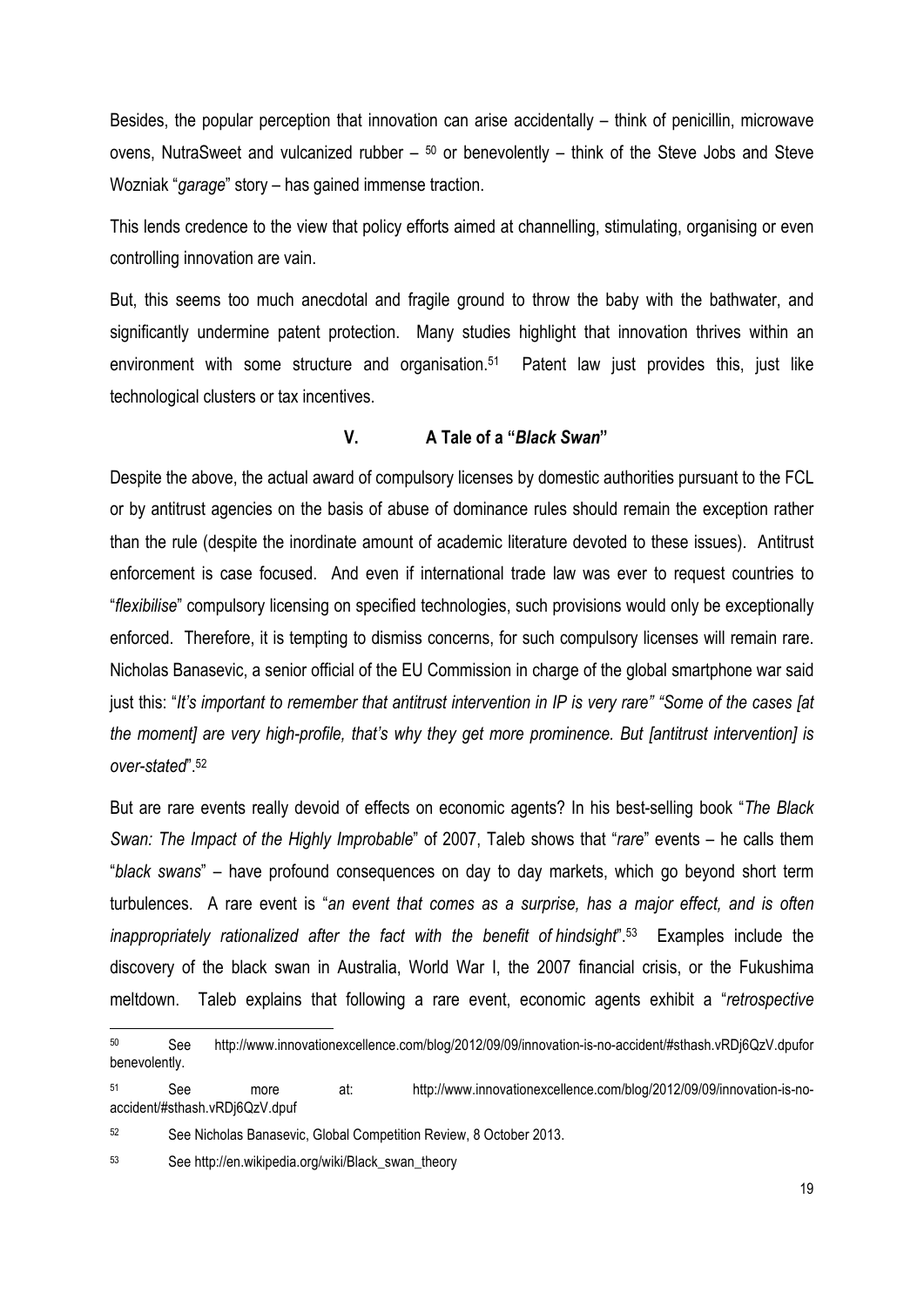*predictability*" bias. Because of psychological quirks, economic agents tend to believe *ex post* that the event, despite its objective *ex ante* improbability, was just bound to happen.54 In turn, market players make excessive, unnecessary adjustments. Since the Fukushima meltdown, many countries insulated from risks of seism have nonetheless phased out civil nuclear power. Closer to the business community, since the 2007 crisis, traders on financial markets use mathematical risk models which overly anticipate bank defaults. Those models may have later contributed to "*double dip*" recession spirals.

What does the *black swan* metaphor suggest in relation to patent law? After all, compulsory licensing is nothing comparable, even by a close call, to a nuclear meltdown in terms of human, environmental, and political consequences. That said, for millions of innovative firms whose whole and sole horizon is the marketplace, a patent – or a patent portfolio – is the lynchpin of their business model.

With this in mind, our opinion is that the mere prospect of sporadic trade or antitrust licenses risks affecting patentees' incentives to create and disseminate. Van Overwalle and Van Zimmeren – who cannot be categorized as IP activists – already find that existing compulsory licensing provisions, even though rarely enforced, have "*an indirect, preventive effect*" (Van Overwalle and Van Zimmeren, 2011). They add that those "*provisions are more than a paper tiger*".55 In reality, such cases, though at the fringes, risk being used by antitrust agencies "*pour encourager les autres*"56 in order to corral markets.

In the real world, we may just be witnessing the early consequences of trade and antitrust black swans. For example, despite the absence of any case-law precedent holding that the seeking of an injunction for patent infringement can be abusive (unless it comes within the ambit of the "sham litigation" judicial doctrine), Samsung withdrew in December 2012 all of its European injunction requests before national courts, wary of a finding of abuse, with a hefty antitrust fine…57 Is this empirical proof that stealth licensing affects patent holders, and can lead natural and legal persons to forfeit their most fundamental right, that of access to court?. Similarly, in public statements, European companies keep expressing

<sup>54</sup> Everyone in his life, including the author of this paper, has once said "I knew it" when confronted with an unexpected event.

<sup>55</sup> See Van Overwalle and Van Zimmeren, "A Paper Tiger? Compulsory Licenses Regimes for Public Health in Europe" (December 1, 2010. International Review of Intellectual Property and Competition Law (IIC), January 2011, SSRN http://ssrn.com/abstract=1717974, p.37.

<sup>56</sup> In his novel *Candide* Voltaire alluded to the execution of British Admiral Byng in 1756, shot for 'failing to do his utmost' in preventing the loss of Minorca. Candide comments that *"In that country, it is wise to kill an admiral from time to time in order to encourage the others*."

More fundamentally, many patent owners who anticipate plummeting licensing revenues, will recline on investing in R&D, seek other channels of protection not subject to publicity requirements (trade secrets, for instance) or vertically integrate by acquiring prospective licensors. This is a deadweight loss. And the problem is that it is difficult to measure, for investment that does not take place cannot be calculated…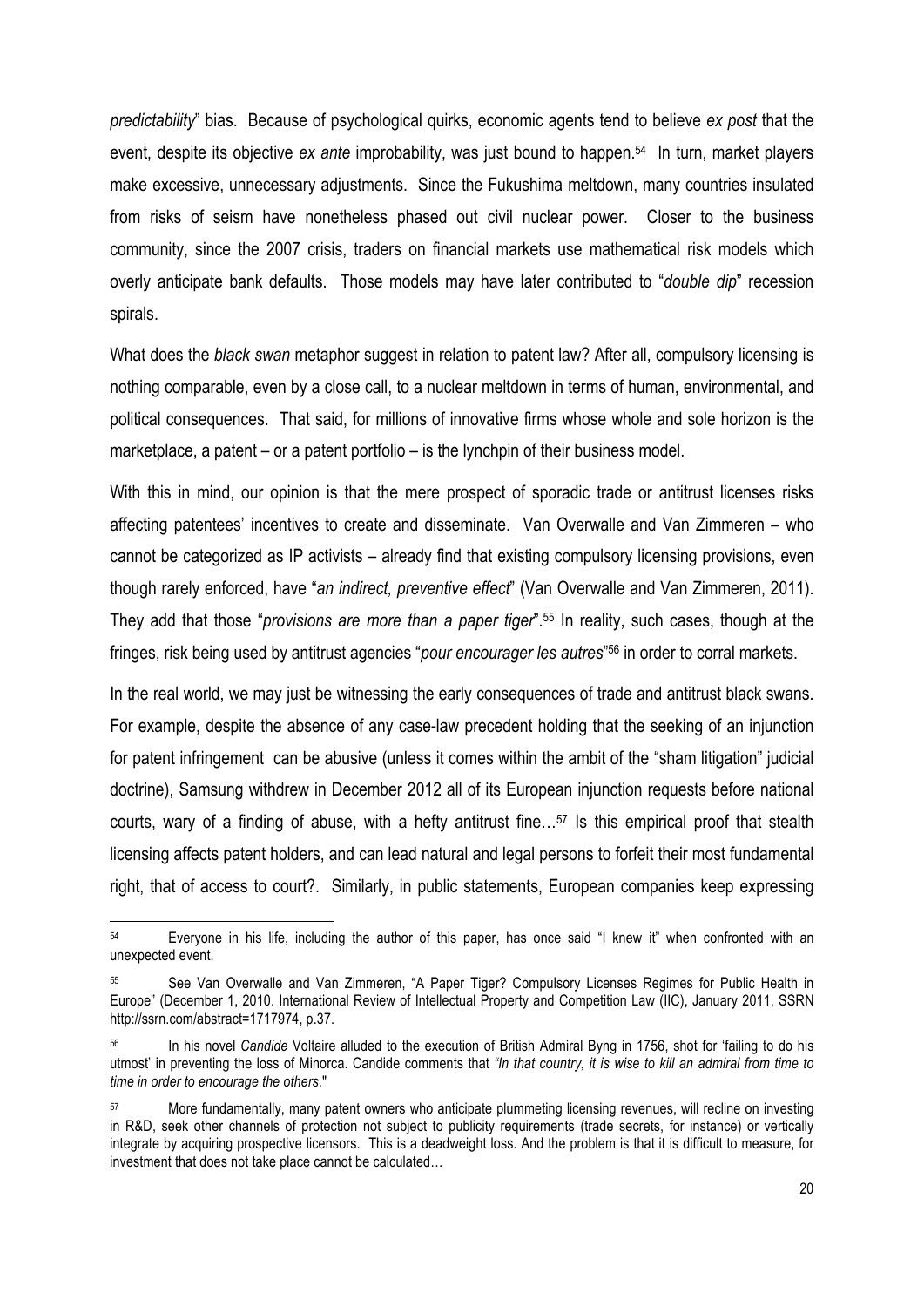grave concern about the level of regulatory activism and erosion of patent rights, to the point that their R&D and commercial strategies are changing to address the threat that this activism may lead to a change in the law.

# **VI. A Tale of a "Butterfly"**

#### 1. *Presentation*

In a seminal 1972 article, Edward N. Lorenz a climate specialist, asked "*Does the Flap of a Butterfly's Wings in Brazil Set Off a Tornado in Texas?*". Or how, by virtue of global climatic interdependence, a negligible event in one region of the world can set off a cataclysm at the other end of the planet.

Lorenz's theory, also known as "*chaos theory*" has relevance for patent law. The symptoms of stealth licensing discussed under section III are often not enshrined in binding legal acts (such as infringement decisions with penalties and/or remedies), but rather come in the form of "*soft law*" instruments (such as Communications, Guidelines, Press Releases, Speeches, Reports, Discussion Papers, etc.). For instance, Joaquin Almunia, the EU Commissioner for competition has only rarely enforced the competition rules against patent owners. Yet, he has repeatedly sent words of warning to them. In a 2013 speech, he declared:

"*Companies should spend their time innovating and competing on the merits of the products they offer – not misusing their intellectual property rights to hold up competitors to the detriment of innovation and consumer choice*"58

This policy of using "*soft law*" instruments to address the potential harm to competition associated with patents cannot, in and of itself, be criticized.<sup>59</sup> However, like the flap of a butterfly, patent-adverse statements are not innocuous. In the global antitrust community, a soft law declaration by agency X may well be transformed into hard decisional initiatives by authority  $Y_{.60}$  Or, less directly, a soft law declaration by agency X may well inspire a complainant in jurisdiction Y. Or, even less straightforwardly, a soft law declaration by agency X, may trigger decisional or regulatory intervention by non-antitrust organs in country Y. Judge Posner has distinctly referred to this as the "*cluster bomb*" effect of antitrust interventions.<sup>61</sup>

<sup>58</sup> See Commissioner Almunia, "Antitrust: Commission sends Statement of Objections to Motorola Mobility on potential misuse of mobile phone standard-essential patents", European Commission, IP/13/406 06/05/2013.

After all, rather than addressing patent holders conduct through ex post punitive enforcement, it is probably a good thing that many agencies have preferred the humble approach of leaving the issue of infringement undecided, and to provide positive guidance ex ante.

See, on this, M-Lex, "US is model for developing countries on Antitrust, IP and should move cautiously, top patent judge says", 9 January 2004, Leah Nylen, alluding to public statements from US Judge Randall R. Rader.

<sup>61</sup> See R. Posner, Antitrust Law, University of Chicago Press, Chicago, 2001, 2<sup>nd</sup> edition.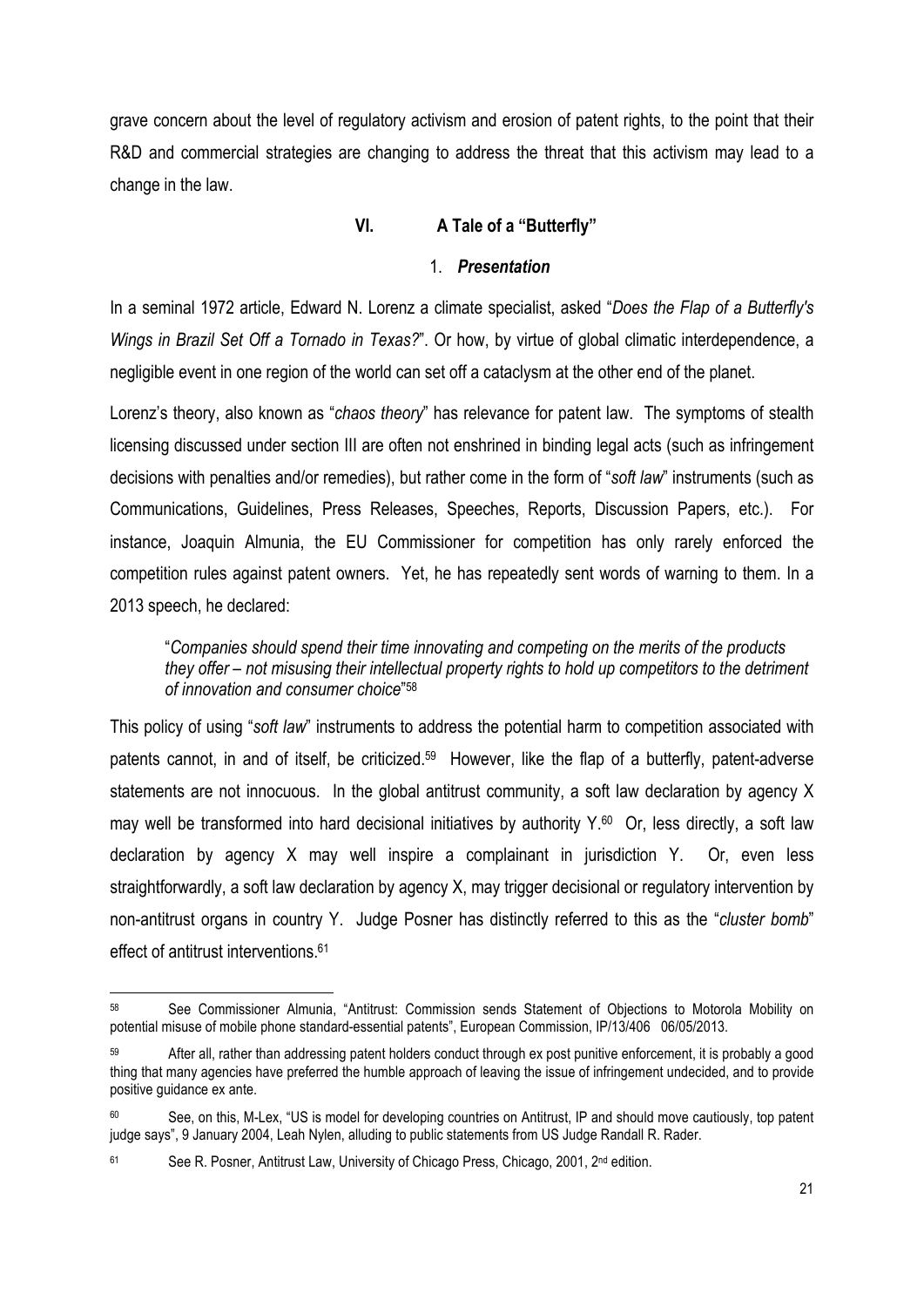This twin dynamic of propagation and amplification should not be underestimated. There are approximately 128 antitrust agencies in the world, $62$  and they increasingly operate as networks. Moreover, every year, new agencies are created. Those new agencies have a natural desire to build a reputation on the international scene. They may thus have a bias for big, headline grabbing cases, such as patent cases.63

Moreover, this "butterfly effect" may have dramatic impact, if antitrust action in country Y mistakenly interprets the content of the source on which it relies in country X. This concern is not merely academic. In a 2013 speech at George Washington University, Commissioner Ohlhausen from the Federal Trade Commission (FTC) expressed this fear directly. She observed:

"*our actions, if not properly explained, may send a message to our foreign counterparts that we do not place a very high value on intellectual property rights, which is clearly inconsistent with the appreciation for IP rights that we typically hold in the United States. Let me share with you an example of what I mean. Recently, I was in China attending a conference and meeting with Chinese competition officials. At the conference, I heard people claim that the United States has a well-established essential facilities doctrine, which is not exactly correct. In addition, it was suggested that when read in light of this doctrine, the FTC's Google decision implies that a SEP*  [Standard Essential Patent] *is an essential facility and an unreasonable refusal to license that SEP constitutes monopolization. It was further suggested that the best remedy for monopolization with a SEP would be compulsory licensing because permitting more parties to use the SEP would facilitate competition. This is not a correct reading of relevant U.S. law or, in my opinion, of the FTC's decision in Google*"*.* 64

#### 2. *Empirical Verification*

On the facts, several antitrust cases support our "*butterfly effect*" theory. Importantly, those cases which mostly originate in the pharmaceutical industry, may serve as blueprints for enforcement in many other sectors of the economy. In the *Sanofi-Aventis* case of 2013, the French antitrust agency found that Sanofi-Aventis had actively pursued a strategy to discredit generic versions of Plavix® (one of the world's best-selling drugs) by seeking to convince doctors and pharmacists that there was no substitute for the drug, except for its own generic version. The French Authority considered this to be manifestly incorrect and that discrediting generic products therefore constituted a strategy to exclude competition. It meted out a €40.6 million fine on Sanofi-Aventis on grounds of unlawful abuse of dominance. Interestingly, discrediting or denigration of a rival product had to date never been deemed unlawful under Article 102 TFEU. The French agency however felt confident to expand the boundaries of Article

<sup>62</sup> See http://www.internationalcompetitionnetwork.org/uploads/library/doc905.pdf

 $63$  Not to talk of the developing world, where antitrust regimes may be used with protectionist purposes.

<sup>64</sup> See http://www.ftc.gov/sites/default/files/documents/public\_statements/recent-developments-intellectual-propertyand-antitrust-laws-united-states/130617intellectualpropertyantitrust.pdf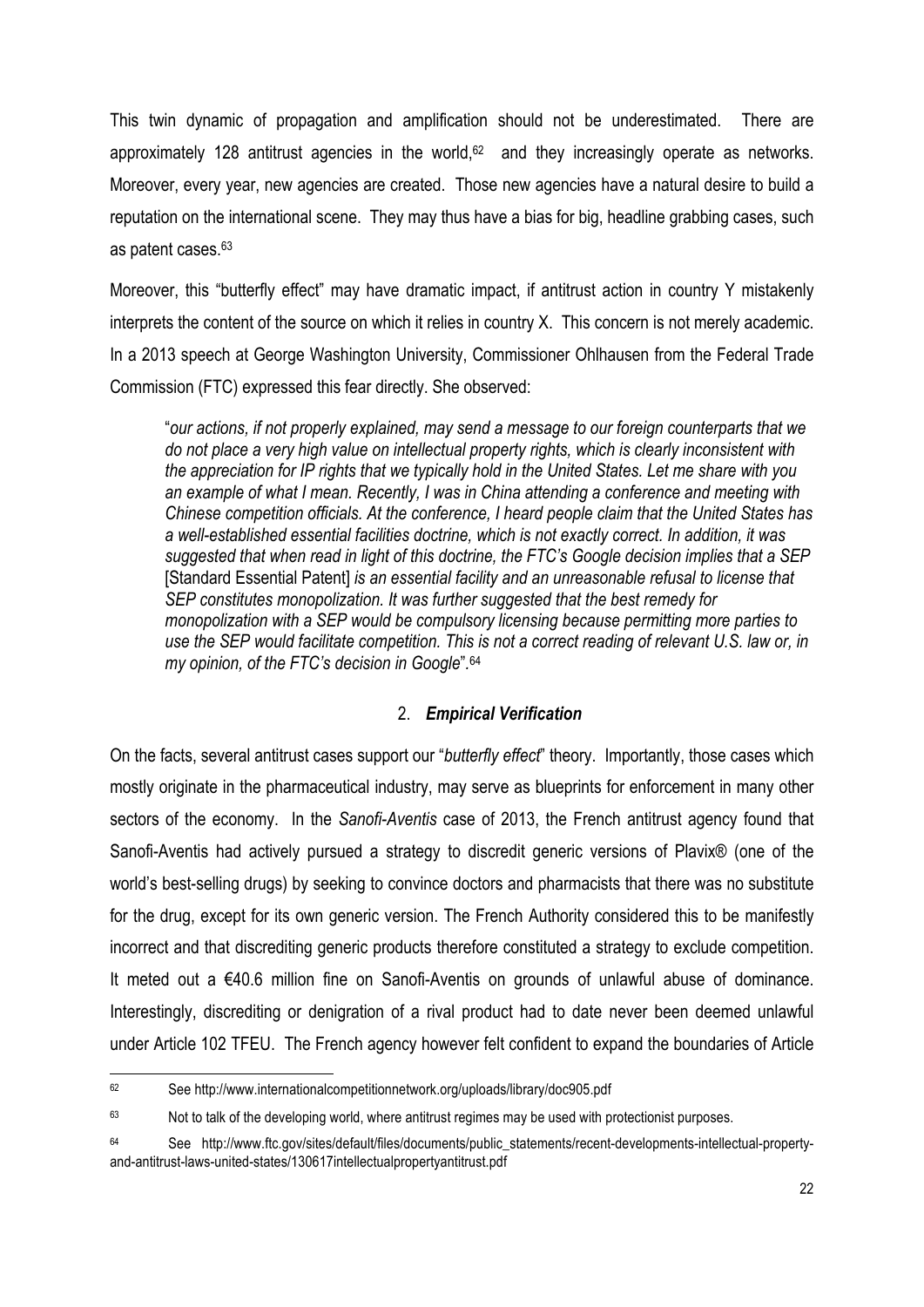102 TFEU, by reference to a largely controversial EU Commission report issued previously in the context of the Pharmaceutical sector inquiry. In this document, the Commission had surmised that disparagement may be deemed an abusive strategy. The French agency quoted the Commission's report as a basis for deciding that the conduct of Sanofi-Aventis was likely to inflict severe competition harm.<sup>65</sup> This was regardless of the fact that neither the EU Courts, nor the Commission had ever applied Article 102 TFEU to disparagement.

The *Pfizer Xalatan* case of 2012 even more clearly brings empirical evidence of the butterfly effect of soft law pronouncements. Here, the Italian Competition Authority found that Pfizer had abused a dominant position by attempting to unduly prolong the patent protection of its drug Xalatan, through the filing of divisional patent applications and the request for a Supplementary Protection Certificate ("SPC") on this basis.66 This case broke new ground, because unlike previous cases where pharmaceutical firms had been sanctioned for misleading patent examiners, this decision sanctioned a legitimate, nonmischievous, patenting application strategy (Graf, 2012).<sup>67</sup> Unsurprisingly, the decision – later remanded on first instance review, and then reinstated on appeal – shocked the IP community.68 But the *Pfizer Xalatan* case is an explicit offshoot of the EU pharmaceutical sector inquiry. Both the introductive and conclusive sections of its decision refer to the EU Commission report as the basis for finding that filing divisional patents and SPCs may constitute an abusive strategy.69

<sup>65</sup> See Autorité de la concurrence, Décision n° 13-D-11 du 14 mai 2013 relative à des pratiques mises en oeuvre dans le secteur pharmaceutique at §659, foonote 267, quoting the Executive Summary of the Pharmaceutical Sector Inquiry Report at p. 14: "Originator companies devote a significant part of their budgets to marketing of their products with medical doctors and other health care professionals. The sector inquiry produced indications that some originator companies sought to put into question the quality of generic medicines, as part of a marketing strategy, and even after the generic product was authorised by the relevant authorities and was available on the market".

<sup>&</sup>lt;sup>66</sup> In essence, the ICA considered that the filing of the divisional patent, which did not cover a different invention to the parent patent, constituted double patenting. It also took objection with the fact that it had not told the Italian Patent Office that the patent was a divisional patent. Finally, it was concerned that this was a way, in Italy, to obtain protection where it had failed to obtain it on the basis of the original patent. "Italy: The Competition Authority fines anti-competitive Practices aimed at delaying Market Entry for generic Medicine", ECN Brief, 01/2012, p. 3. See http://ec.europa.eu/competition/ecn/brief/01\_2012/it\_medi.pdf.

<sup>67</sup> *See T. Graf, "Italian Competition Authority Challenges Patent Measures", Kluwer Competition Law Blog, 23 January 2012, available at:* http://kluwercompetitionlawblog.com/2012/01/23/italian-competition-authority-challengespatent-measures/

<sup>68</sup> See http://thespcblog.blogspot.co.uk/2014/02/italy-consiglio-di-stato-reinstates.html

<sup>69</sup> See §25 of the ICA Decision, for instance. Even more explicitly, the ICA states at §178: "*Ai fini della valutazione della natura anticoncorrenziale dei comportamenti di Pfizer, si osserva, in primo luogo, che essi devono essere ricondotti nell'ambito delle strategie escludenti, individuate della Commissione europea nella recente indagine sulla concorrenza nel settore farmaceutico, poste in essere dalle società originator al fine di ritardare o impedire l'accesso a mercato delle specialità generiche. Tra le strategie difensive delle imprese innovatrici figura, infatti, la presentazione di numerose domande divisionali sullo stesso brevetto, volte a bloccare lo sviluppo di un nuovo farmaco concorrente attraverso la costituzione di una fitta ragnatela brevettuale a protezione di una medesima specialità medicinale*".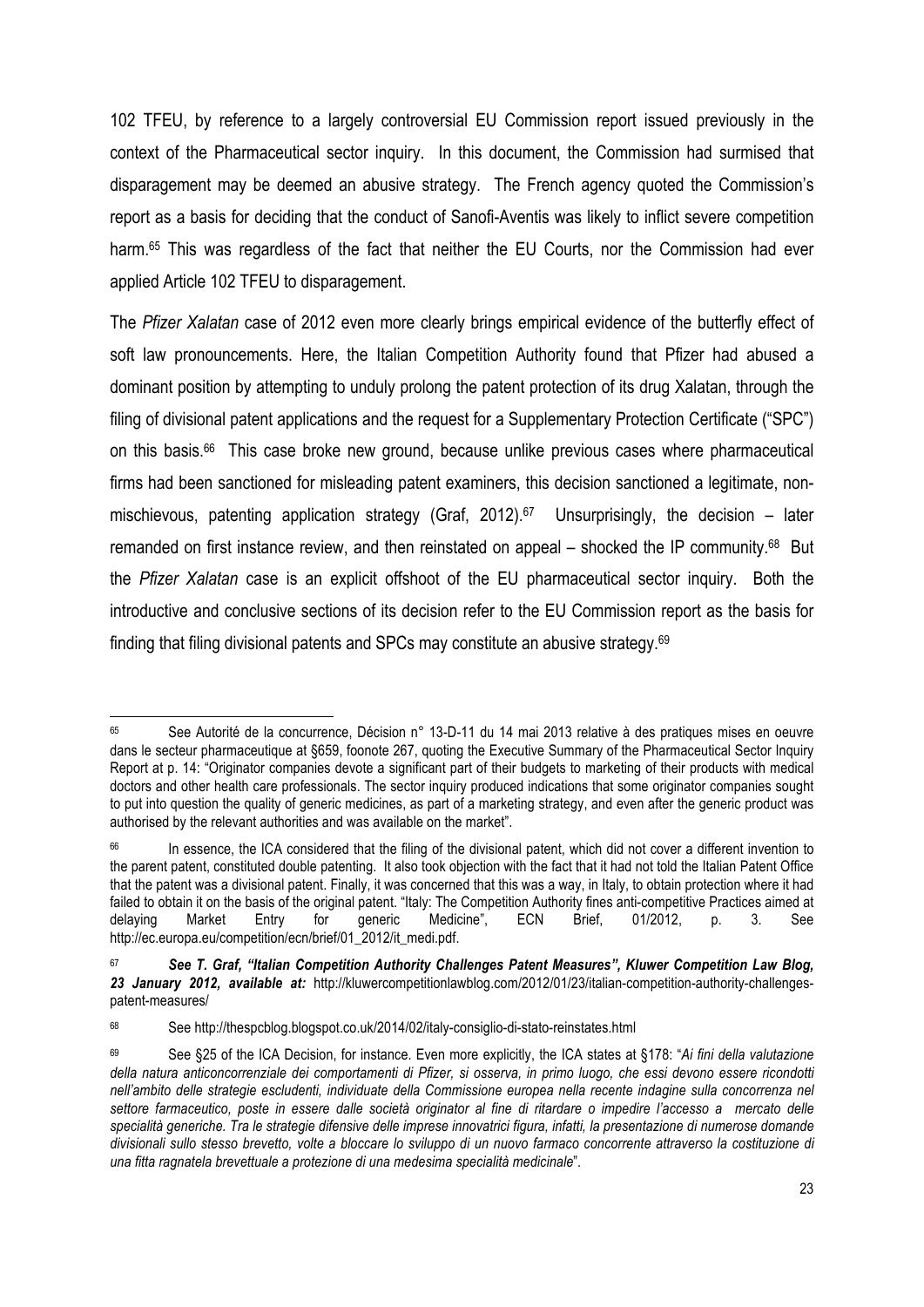Besides those clear-cut cases, several compulsory licensing judgments and decisions may have been facilitated by the climate of suspicion caused by patent-adverse soft law statements in other regions of the world, including the headline grabbing Indian decision in *Natco v Bayer* to grant a compulsory license over Nevaxar, an anti-cancer drug; $70$  or the 2009 decision of the Taiwanese Fair Trade Commission that Sony, Royal Philips corporation, and Tayio Yuden Co Ltd jointly maintained a monopolistic position in the CDR market by virtue of a patent pool, and had abused this market position by charging excessive, non-negotiable royalties, prohibiting challenges to their patents, and failing to disclose important trading information.71

# **Conclusion**

A pervasive and subtle form of stealth licensing is taking place in the realm of economic regulation, through top down through calls for a "*flexible*" interpretation of the TRIPS agreement, and bottom up through the facilitation of antitrust intervention against patent holders.

This paper has submitted that this novel stealth licensing paradigm risk squeezing the two main social functions of patent law, that is to protect patent holders incentives to create and disseminate.

Concretely, such stealth threats on the patent system are likely to affect firms' return prospects, and in turn their business strategies (in terms of dissemination, investment choices, etc.). The mere prospect of sporadic trade or antitrust licenses suffices to change patentees' incentives to create and disseminate as has been documented in the patent literature (Van Overwalle and Van Zimmeren, 2011).

Moreover, compulsory licensing for a particular technology has a detrimental effect on technology transfer towards developing countries, as it decreases the incentive for other multinational companies to engage in joint ventures with local firms in that state (Fair, 2009).

Interestingly, the EU and its Member States have felt necessary to recently recall, in the context of a WIPO committee, the view that technology is developed in order to be deployed, and that the patent system is an enabler of technology transfer:

"*Possible further activities of this [WIPO] committee in relation to the transfer of technology should be balanced, and objective, and considered in light of the great many examples of the* 

<sup>70</sup> See S. Vinod, "Guest post: Eye witness account of India's first compulsory licensing appeal before the IPAB", http://spicyip.com/tag/natco-vs-bayer; Bayer Corporation v. Natco Pharma Ltd., Order No. 45/2013 (Intellectual Property Appellate Board, Chennai), available at http://www.ipab.tn.nic.in/045-2013.htm.

See Taiwan Fair Trade Commission Decision of October 28, 2009 (the 938th Commissioners' Meeting), Disposition Kung Chu Tzu No. 098156 For more, see http://apps.americanbar.org/antitrust/at-committees/ats2/ebulletins/2009/December2009.pdf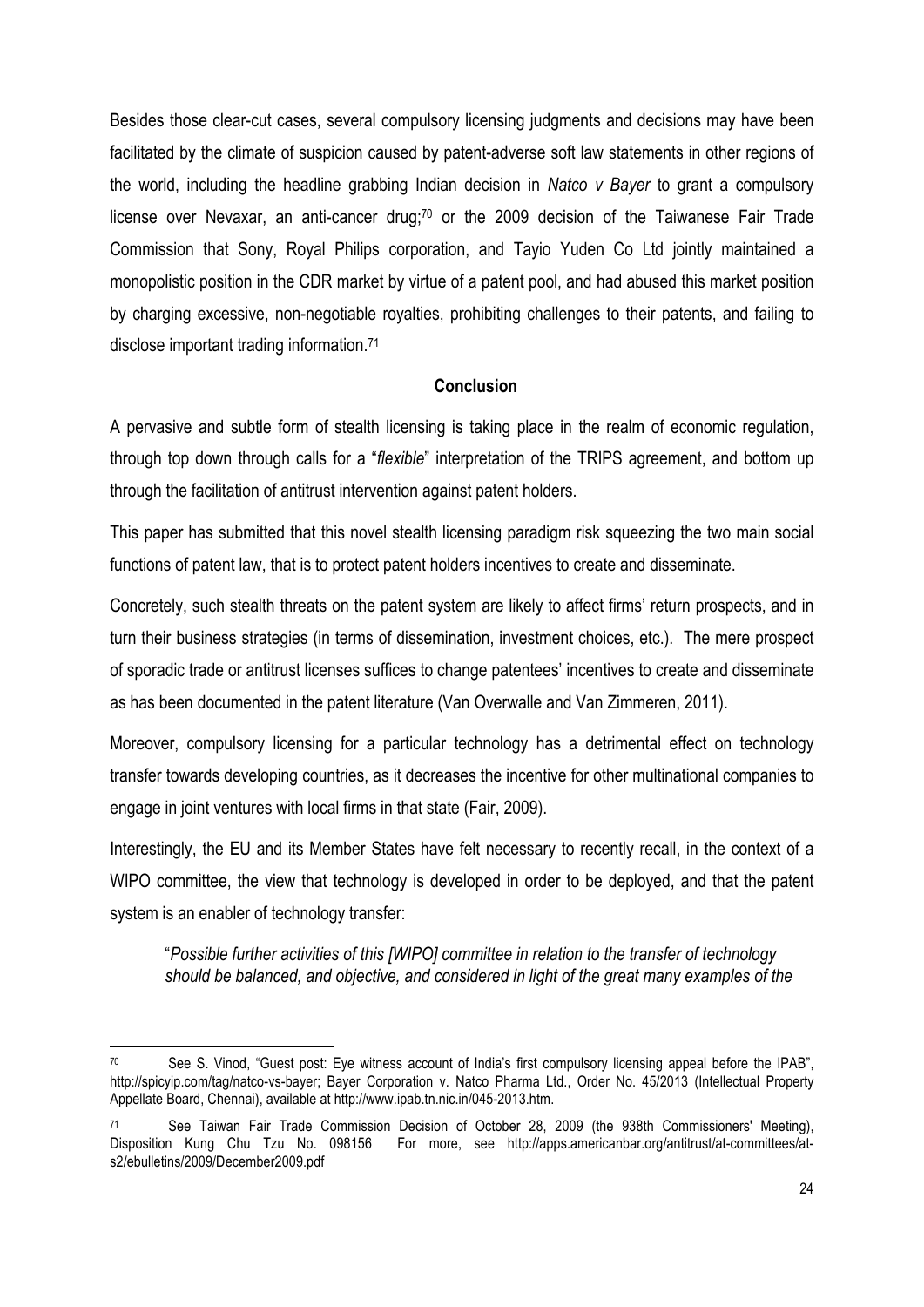*benefits of the patent system to technology transfer, and the relatively fewer examples of the patent system as an impediment*"*.* 72

And they added:

"*The mere existence of IPRs on a product is not a barrier to, nor its absence a guarantee of, access to that product*".73

Words of wisdom…

\* \* \*

 $72$ See 20th Session of WIPO Standing Committee on the Law of Patents (Geneva, 27 - 31 January 2014) - Final EU statements, http://www.parlament.gv.at/PAKT/EU/XXV/EU/01/09/EU\_10910/imfname\_10436323.pdf, 10.

<sup>73</sup> *Idem*.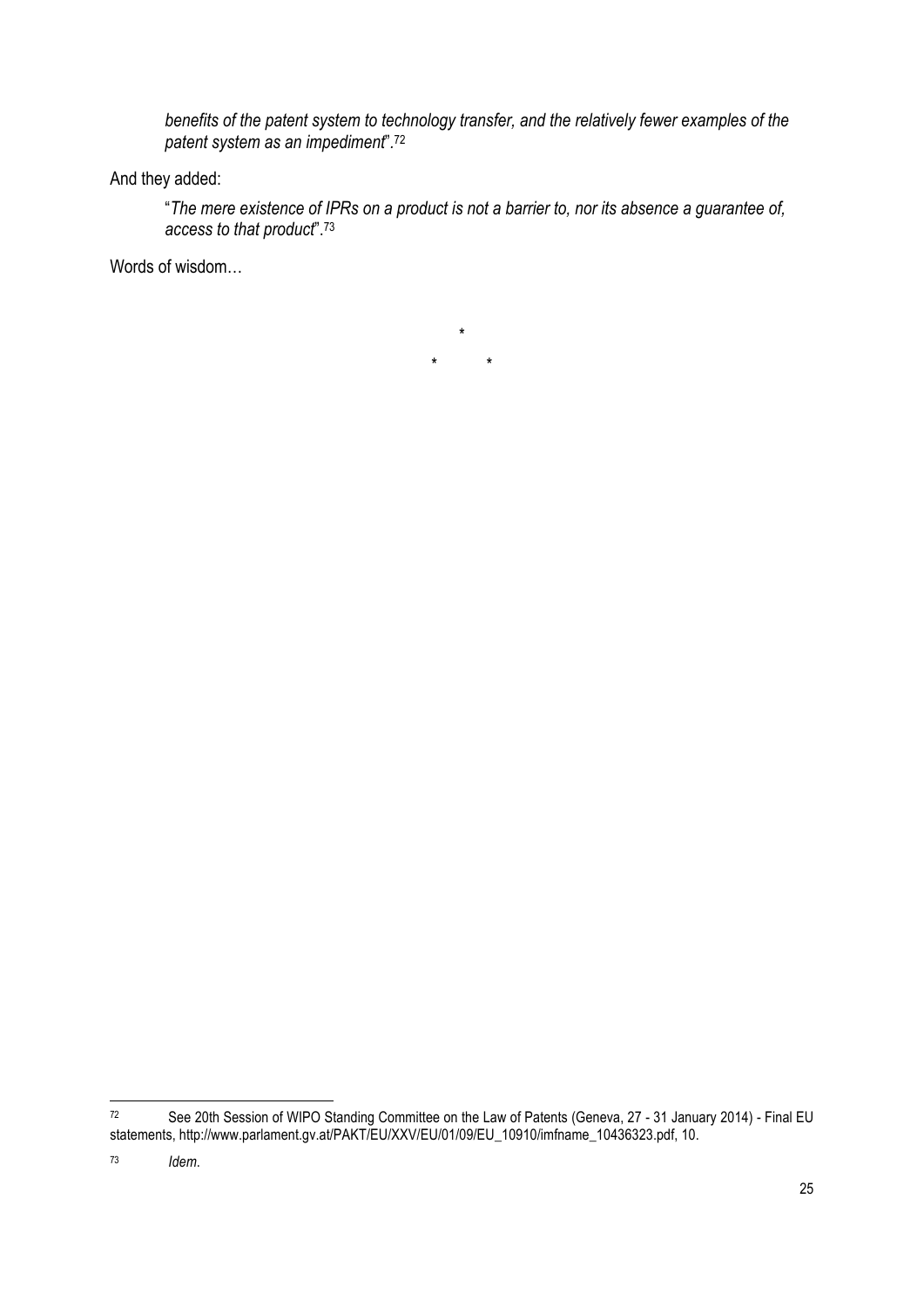# **Bibliography**

# **Scholarship and Studies**

Anderman, S. and Ezrachi, A., *Intellectual property and competition law: new frontiers*, Oxford, New York, Oxford University Press, 2011, 495 p.

Arrow, K. J., *The Economic Implications of Learning by Doing*, The Review of Economic Studies, Volume 28, Issue 3, 1962, 155-173.

Barton, J. H., *Intellectual Property and Access to Clean Energy Technologies in Developing Countries: An Analysis of Solar Photovoltaic, Biofuels and Wind Technologies*, ICTSD Trade and Sustainable Energy Series Issue Paper No. 2, International Centre for Trade and Sustainable Development, Geneva, 2007, 50 p.

Bostyn S. and Petit N., *Patent=Monopoly: A Legal Fiction*, 2013, 19 p., available at: http://ssrn.com/abstract=2373471 or http://dx.doi.org/10.2139/ssrn.2373471.

Cheung, S., "Property Rights in Trade Secrets", 20 ECON. INQUIRY 40, 49 (1982).

Cheung, S. (1986), "Property rights and invention", *Research in Law and Economics,* 8, p. 5-18.

Copenhagen Economics, 2009, *Are IPR a Barrier to Transfer of Climate Change Technology?*, Report to Directorate General of Trade, European Commission, January 19

Czapracka, K. A., *"Where Antitrust Ends and IP Begins – on the Roots of the Transatlantic Clashes"*, 9 YALE J.L. & TECH., 2007, 66 p.

Fair R., "Does Climate Change justify Compulsory Licensing of Green Technology?", *International Law and Management Review*, Vol.6, Winter 2009, p. 21

Fine, F., *European Community Compulsory Licensing Policy: Heresy Versus Common Sense*, 24 NW. J. INT'L L. & BUS, 619, 2004, 29 p.

Gallini, N. T. and R. A. Winter, *Licensing in the theory of innovation*, RAND Journal of Economics, 16, 1985, p. 237-52.

Gambardella, A., Giuri, P. and A. Luzzi (2007) "The Market for Patents in Europe", *Research Policy* 36 (8), 2007, p. 1163-1183.

Graf, T., "*Italian Competition Authority Challenges Patent Measures*", Kluwer Competition Law Blog, 23 January 2012, available at: http://kluwercompetitionlawblog.com/2012/01/23/italian-competition-authority-challengespatent-measures/.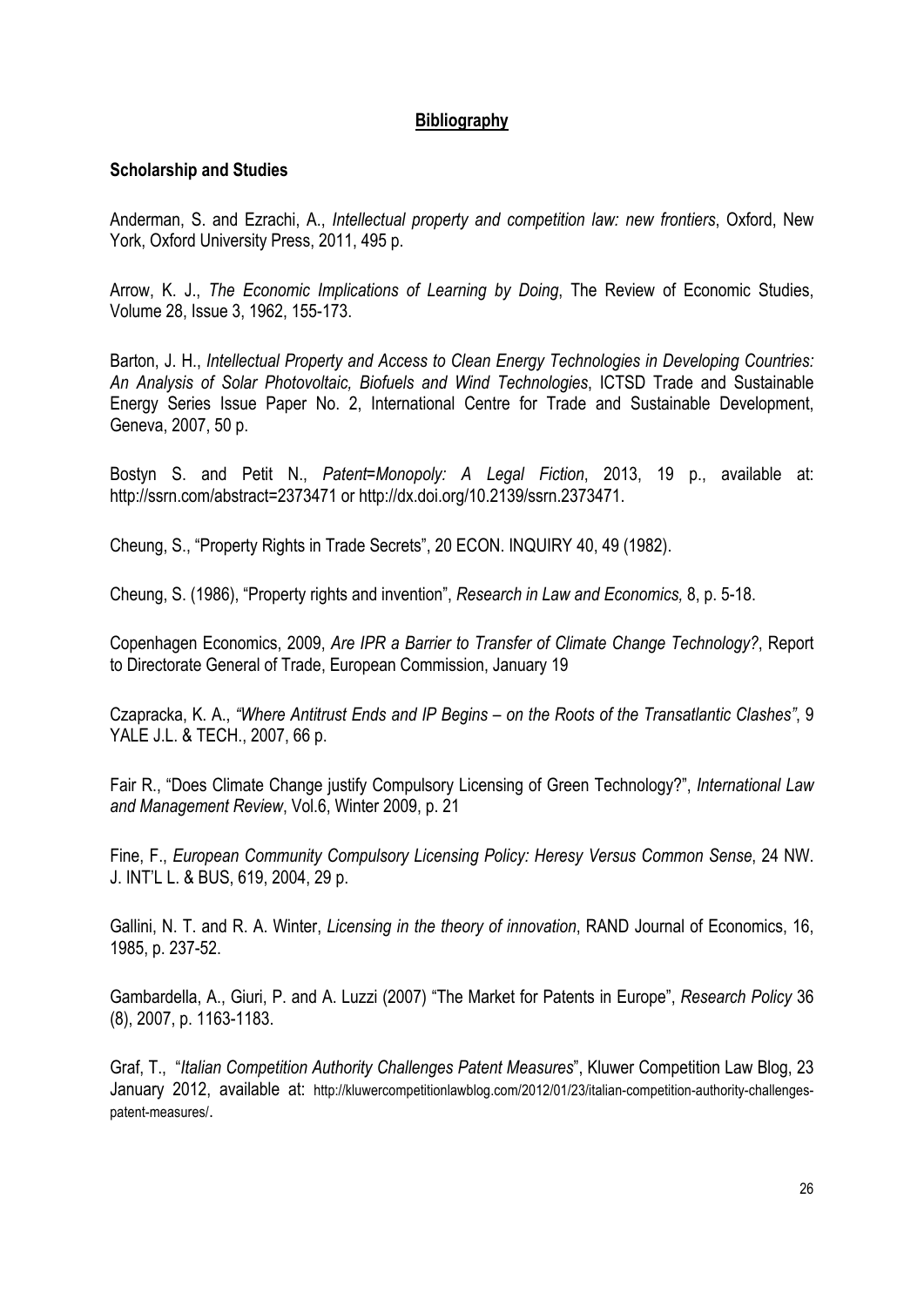Gupta, R. R., *Compulsory Licensing in TRIPS: Chinese and Indian Comparative Advantage in the Manufacture and Exportation of Green Technologies*, Sustainable Development Law & Policy 12, no. 3, 2012, 21, p. 54-55.

Heald, P. J., A Transaction Costs Theory of Patent Law, 66 OHIO ST. L. J. 473, 2005, p. 487-489.

Henry G., "Intellectual Property Rights and Green Technologies", *42nd World Congress of the International Association for the Protection of Intellectual Property*, October 2010, mimeo.

Holgersson, M., *Patent management in entrepreneurial SMEs: A literature review and an empirical study of innovation appropriation, patent propensity, and motives*, R&D Management, Vol. 43, Issue 1, 2013, p. 21-36.

Käseberg, T., *Intellectual property, antitrust and cumulative innovation in the EU and the US*, Oxford, Portland, Oregon, Hart Publishing, 2012, 301 p.

Kitch, Edmund W.,"The nature and function of the patent system", The Journal of Law and Economics (1977), No. 20, p. 265-90.

Lana, E. L., *"Clean Tech Intellectual Property: Eco-marks, Green Patents, and Green Innovation"*, Oxford, Oxford University Press, 2011, 276 p.

Landes, W. M., Posner, R. A., *The Economic Structure of Intellectual Property Law*, Harvard University Press, 2003, 442 p.

Larouche, P. and Schinkel, M. P., *Continental Drift in the Treatment of Dominant Firms: Article 102 TFEU in Contrast to § 2 Sherman Act*, TILEC Discussion Paper No. 2013-020, 2013, 34 p., available at SSRN: http://ssrn.com/abstract=2293141 or http://dx.doi.org/10.2139/ssrn.229314.

Lemley, M. A., *The Myth of the Sole Inventor,* to appear in MICHIGAN LAW REVIEW, 110, 2011, p. 1- 104, Available *at* http://ssrn.com/abstract=1856610.

Long, C., *Patent Signals*, Universiity of Chicago Law review, Vol. 69, No. 2, 2002.

McDonough, J. F., *The Myth of the Patent Troll: An Alternative View of the Function of Patent Dealers in an Idea Economy*, Emory Law Journal, Vol. 56, 2006 p. 189; Emory Public Law Research Paper No. 07- 6; Emory Law and Economics Research Paper No. 07-7. Available at SSRN: http://ssrn.com/abstract=959945.

Merges, Robert P., *A Transactional View of Property Right*, 2005, 50 p. Available at SSRN: http://ssrn.com/abstract=707202 or http://dx.doi.org/10.2139/ssrn.707202.

Perez Pugatch, M., "When Policy meets Evidence: What's next in the discussion of intellectual property, technology transffer and the environment", Global Challenges Brief, WIPO, 2011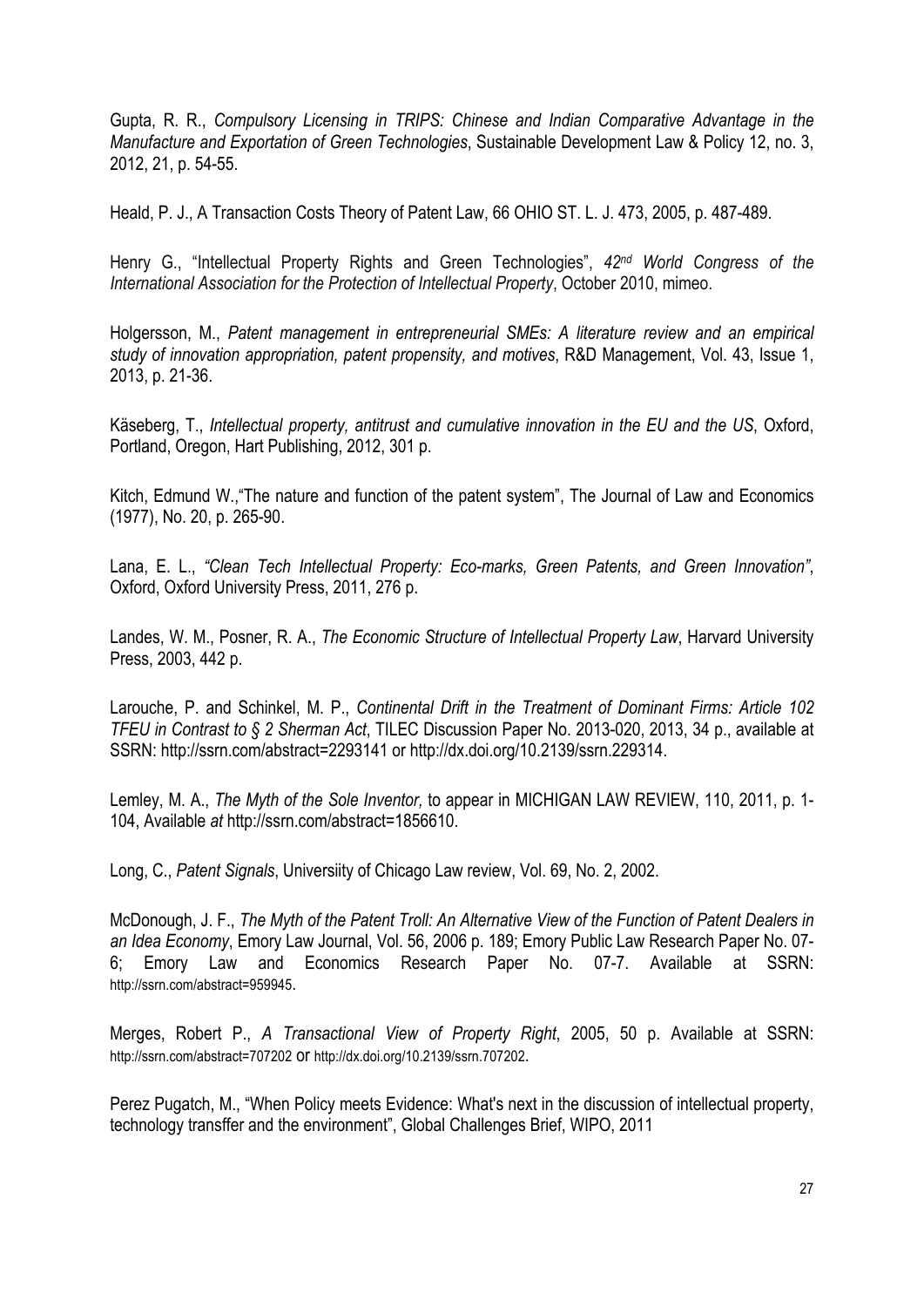Posner, R., *Antitrust Law*, University of Chicago Press, Chicago, 2001, 2<sup>nd</sup> edition, 304 p.

Scherer, F.M., *Industrial Market Structure and Economic Performance*, Rand McNally Pub. Co, Chicago, 1980, 632 p.

Troy, I. and Werle, R., *Uncertainty and the Market for Patents*, Köln: Max-Planck-Institut für Gesellschaftsforschung, Working Paper 08/2, 2008, 26 p.

UNEP, EPO and ICTSD study, *Patents and Clean Energy: Bridging the Gap between Evidence and*  Policy, 30 September 2010, available at http://documents.epo.org/projects/babylon/eponet.nsf/0/cc5da4b168363477c12577ad00547289/\$FILE/patents\_clean\_energ y\_study\_en.pdf

Van Zimmeren, E. and Van Overwalle, G., "A Paper Tiger? Compulsory License Regimes for Public Health in Europe", *International Review of Intellectual Property and Competition Law (IIC)*, 2011, p. 4-40.

Vinod, S., *Guest post: Eye witness account of India's first compulsory licensing appeal before the IPAB*, http://spicyip.com/tag/natco-vs-bayer; Bayer Corporation v. Natco Pharma Ltd., Order No. 45/2013 (Intellectual Property Appellate Board, Chennai), available at http://www.ipab.tn.nic.in/045-2013.htm.

Wu, T., Columbia University, Oversight of Innovation Catalysts, 2012 OECD Competition Committee Hearings on the Digital Economy.

# **Legislation**

Agreement on Trade-Related Aspects of Intellectual Property Rights, April 15, 1994, Marrakesh Agreement Establishing the World Trade Organization, Annex 1C, 1869 U.N.T.S. 299, 33 I.L.M. 1197 (1994).

Declaration on the TRIPS Agreement and Public Health, WT/MIN(01)/Dec/2, 14 November 2001, available at http://www.wto.org.

Charter of Fundamental Rights of the European Union, 7 December 2000, Official Journal of the European Communities, 18 December 2000 (OJ C 364/01).

European Parliament, Resolution of 29 November 2007 on trade and climate change (2007/2003(INI)) Green position paper (2012) Climate change, Technology Transfer and Intellectual Property: http://www.greens-efa.eu/climate-change-technology-transfer-and-intellectual-property-5484.html.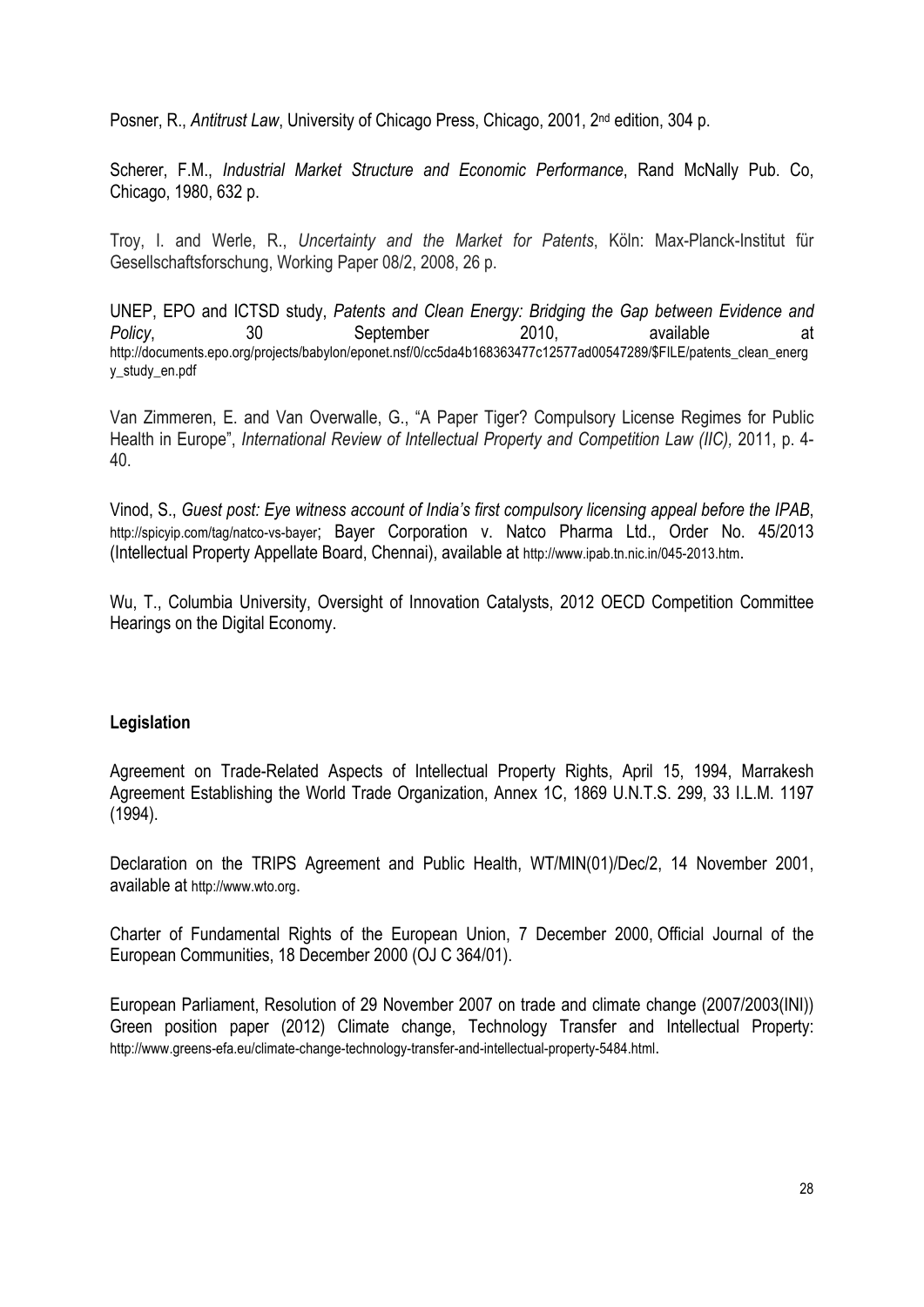# **Official Speeches, Press and Working documents**

Commissioner Almunia, "Antitrust: Commission sends Statement of Objections to Motorola Mobility on potential misuse of mobile phone standard-essential patents", European Commission, IP/13/406 06/05/2013.

EU Digital Agenda Action 25 at http://ec.europa.eu/digital-agenda/en/pillar-ii-interoperability-standards/action-25 identify-and-assess-means-requesting-significant and the European Commission's Staff Working Document http://ec.europa.eu/digital-agenda/en/news/analysis-measures-could-lead-significant-market-players-ict-sector-licenseinteroperability.

Almunia, J., Speech at Industrial policy and Competition policy: Quo vadis Europa?, New Frontiers of Antitrust 2012 – Revue Concurrences Paris, 10 February 2012.

M-Lex, *EC to reveal position in tech-patents cases in 'near future,' Madero says*, 7 December 12, Matthew Newman.

FCCC/AWGLCA/2009/8 19 May 2009, Ad Hoc Working Group on Long-Term Cooperative Action under the Convention, Sixth session, Bonn, 1–12 June 2009.

Nicholas Banasevic, Global Competition Review, 8 October 2013.

20th Session of WIPO Standing Committee on the Law of Patents (Geneva, 27 - 31 January 2014) - Final EU statements, http://www.parlament.gv.at/PAKT/EU/XXV/EU/01/09/EU 10910/imfname\_10436323.pdf, 10.

WIPO, CDIP/4/4 Rev./STU\*DY/INF/5, p. 24.

#### **Internet Sources**

http://www.ip-watch.org/2009/04/01/cooling-the-world-by-misappropriating-patent-rights/

http://online.wsj.com/news/articles/SB124760260278140953

http://www.twnside.org.sg/title2/climate/info.service/2013/climate131011.htm

http://www.thehindubusinessline.com/industry-and-economy/us-eu-irked-by-indias-compulsory-licenceplan-for-green-technologies/article5193594.ece.

http://www.financialexpress.com/news/us-uk-question-nmp-s-green-tech-protection/1177391/1.

http://dev.theglobalipcenter.com/wp-content/uploads/GIPC - Green Jobs Leave Behind.pdf.